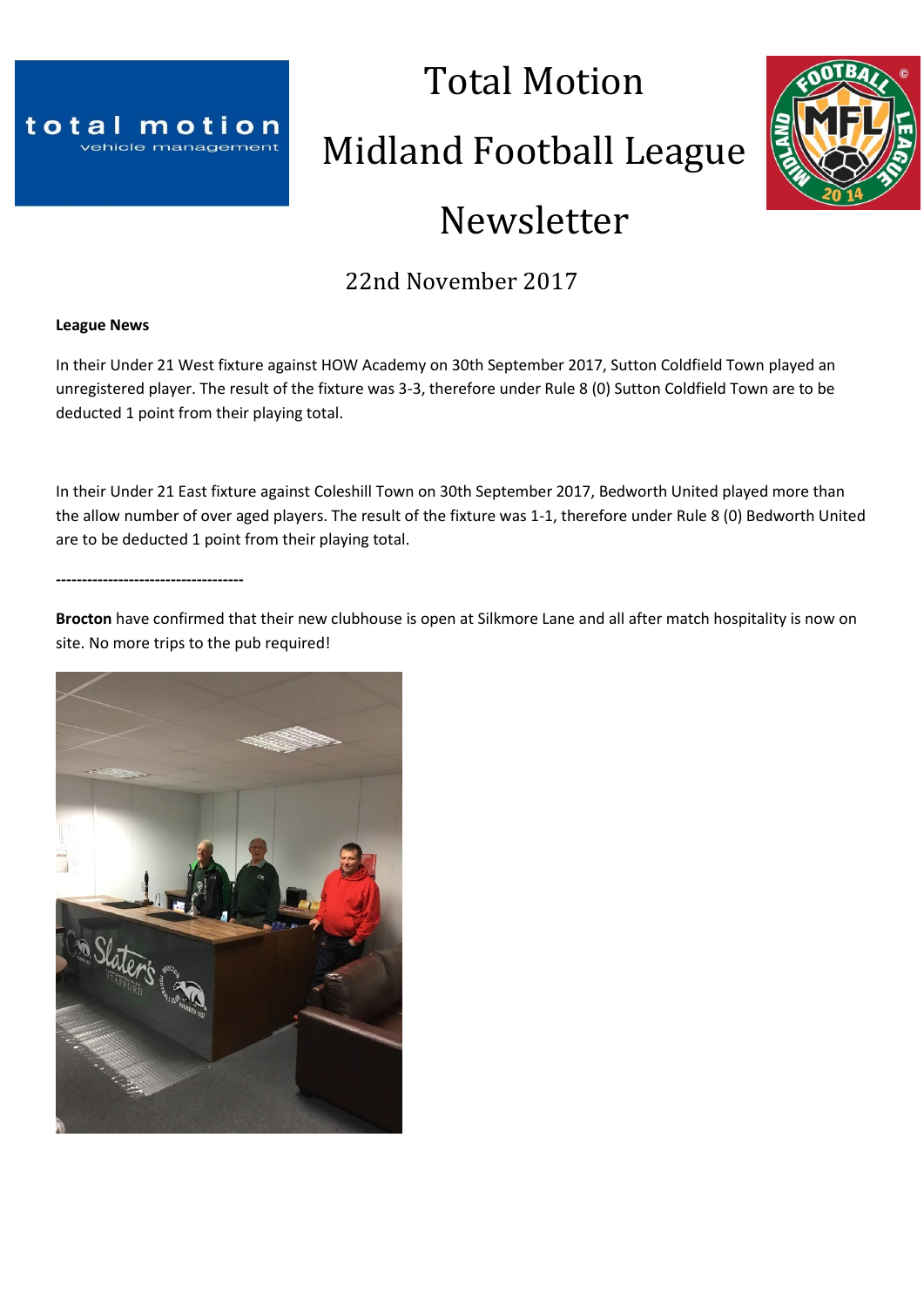#### **Travels of the Press Officer**

#### **Tuesday 21st November**

#### **Total Midland Football League Division 1**

#### **Brocton 0 Leicester Road 1**

After a wet day, it was good to hear that the Silkmore Lane pitch required no inspection so the game between sides at the bottom and top of Division 1 went ahead. Brocton have found life difficult following relegation from the Premier Division with a new squad having to be brought together under a new management team. Leicester Road had an excellent season last season and they have backed it up with another challenge this. The first chance of the evening fell to Paul McMahon, Brocton's experienced striker, but Will Highland made a decent save. In the 5<sup>th</sup> minute, a cross from the left was met by the head of McMahon but he couldn't direct the header on target. Brocton were having most of the early play and a cross from Joe Hartshorne was well cut-out by former Badger, Callum Rudd. McMahon had another volley saved before Leicester Road began to stamp some authority on the game. In the 27<sup>th</sup> minute, Jake Holt picked out Matt Langham who controlled the ball well, and created an opening for a right-footed shot which was well saved by Adam Jenkins. On the half hour mark, the visitors forced the ball over the line, but the referee blew for a push in the box. Five minutes before the break, a long run from Hartshorne ended with a shot which was comfortably saved by Highland.

Leicester Road started the second half well taking the lead two minutes after the break. The Brocton defence allowed Greg Downes to find space and the skipper lifted the ball over Jenkins for a fine finish. Brocton's response came from Hartshorne whose shot was blocked and highland punched the rebound clear. In the  $56<sup>th</sup>$  minute, Leicester Road wasted a decent opportunity when Holt fired a free-kick into the wall. Leicester Road were very comfortable with Brocton struggling to make any impression. In the 70<sup>th</sup> minute, Adam Robinson made an excellent block to foil Langham. A minute later, a fast break by Leicester Road saw the ball played into the path of Kieran Reid who raced forward and hit a superb shot which Jenkins acrobatically palmed over. Downes went close in the79th minute, flashing a shot wide. The expected pressure from Brocton never materialised and Leicester Road maintain their push for the Division 1 title.

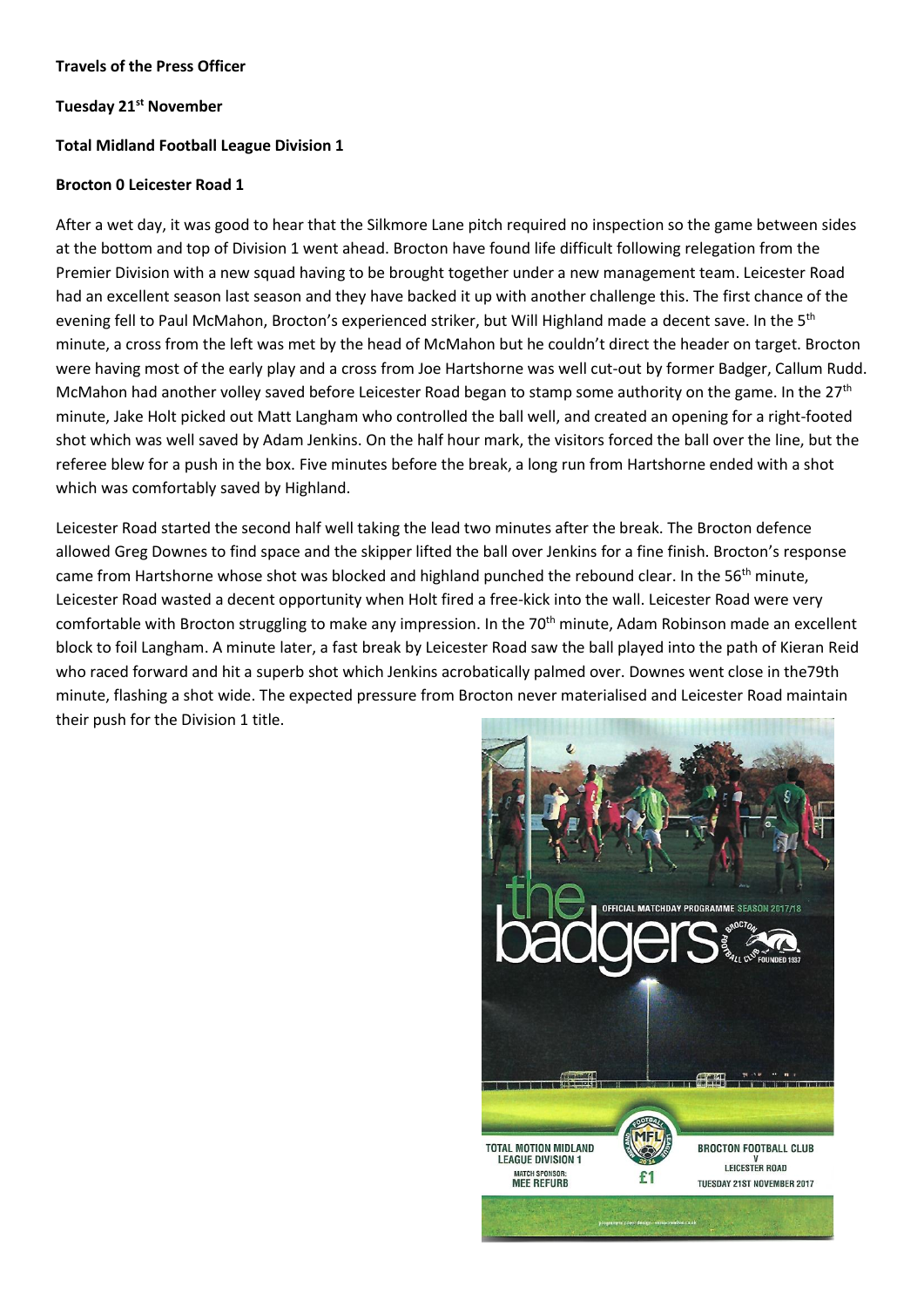#### **Review**

#### **Premier Division**

**Sporting Khalsa** are the new leaders of the Premier Division following a 3-0 win at **Lye Town**, all the goals in the second half. They take over from **Coleshill Town** who needed a late equaliser from Jordan Nadat to salvage a point against 10-man **Loughborough University**. **Bromsgrove Sporting** went into the break a goal down at home to **Quorn,** but they responded with four unanswered goals in the second half, Jason Cowley with two. **Coventry Sphinx** made it 6 league wins out of 6 with a superb 5-0 win at **AFC Wulfrunians**. Both Ryan Harkin and Jamie Towers scored twice for Sphinx who are now 4<sup>th</sup>. Coventry United made it 13 goals in the week without conceding as they beat Long **Eaton United** 5-0 at Butts Park Arena with the goals shared across 5 players**. Highgate United** beat **Worcester City** for the second successive Saturday to move them into the promotion battle, 2-1 the final score. Bottom club **Shawbury United** picked up an excellent point on the road as they drew 1-1 at **Heanor Town**. **Boldmere St Michaels** slip back into the bottom three as they were beaten by an injury time goal from Michael Reeve at **Shepshed Dynamo**. Earlier Shay Brennan had scored twice for Shepshed who won 3-2. **South Normanton Athletic** climb out of the bottom three, picking up a point in a 1-1 draw at home to **Westfields**. **Rugby Town** picked up a much needed victory after a poor run of results beating **Haughmond** 5-3 at The Village. Haughmond had taken a 2-0 lead but three goals before the break gave Rugby a lead they never relinquished. Steve Hole scored twice for Haughmond while David Kolodynski, with a hat-trick, and Ruben Wiggins-Thomas, with two, were on target for the visitors.

**Boldmere St Michaels** and **Rocester** shared 6 goals in a thriller at the Trevor Brown Memorial Ground. Martin Smyth scored twice for the Romans including an equaliser deep into stoppage time at the end of the 90 minutes. **Rugby Town** move up to 10<sup>th</sup> following a 2-0 win over bottom club **Shawbury United**.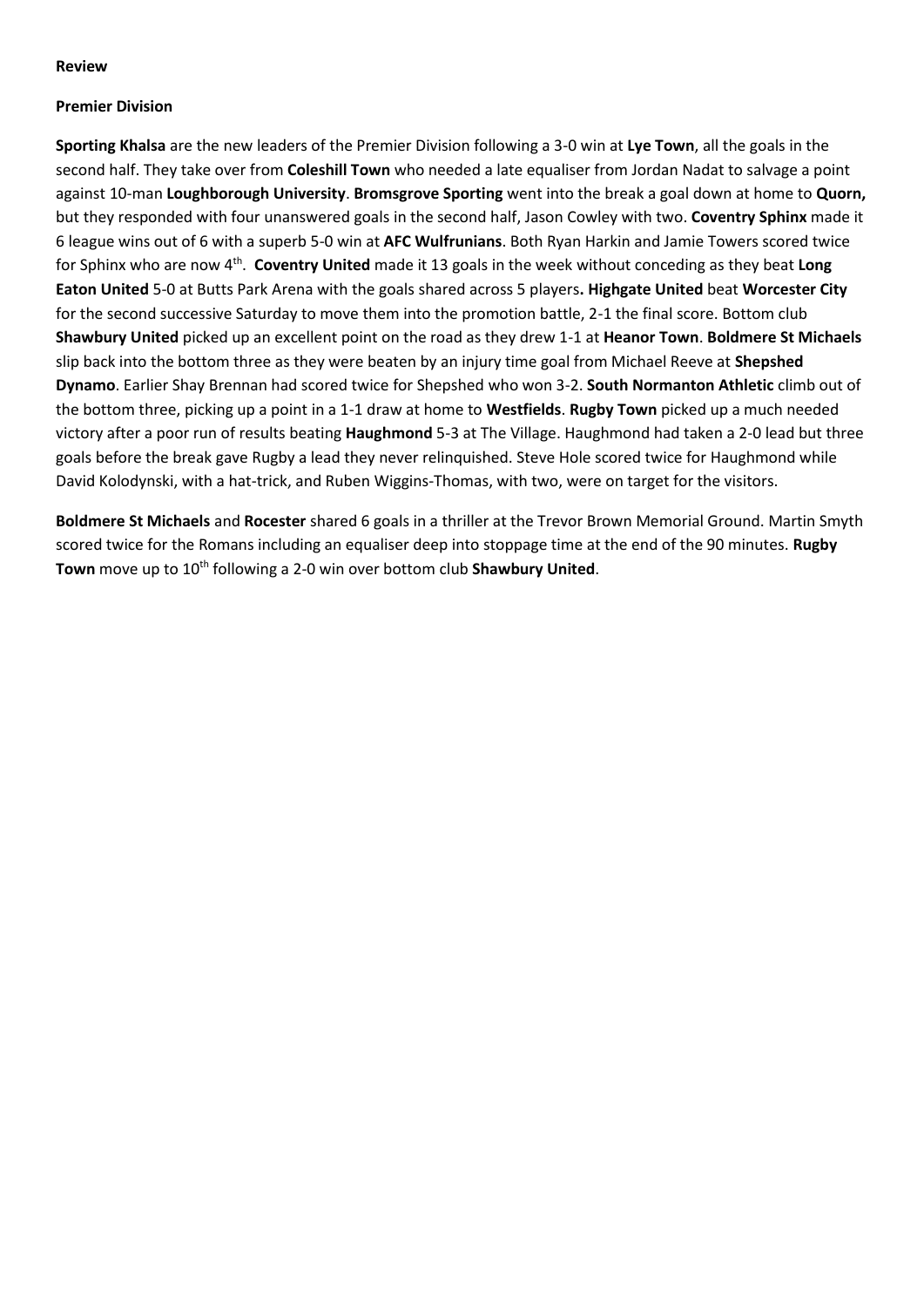# **League Table**

| <b>POS</b>      |                                               |  |  |                   |                         | P WD L F A GDPTS |
|-----------------|-----------------------------------------------|--|--|-------------------|-------------------------|------------------|
| 1.              | <b>Sporting Khalsa</b>                        |  |  |                   | 18 12 4 2 44 19 25 40   |                  |
| $\overline{2}$  | <b>Coleshill Town</b>                         |  |  |                   | 18 12 3 3 41 23 18      | 39               |
| 3               | <b>Bromsgrove Sporting</b>                    |  |  |                   | 17122 3 3718 19         | 38               |
| 4               | <b>Coventry Sphinx</b>                        |  |  |                   | 17103 4 3524 11         | 33               |
| 5               | <b>Worcester City</b>                         |  |  |                   | 16 9 4 3 40 18 22       | 31               |
| 6               | <b>Coventry United</b>                        |  |  |                   | 16 9 3 4 39 21 18       | 30               |
| 7               | <b>Highgate United</b>                        |  |  | 16 9 3 4 27 19 8  |                         | 30               |
| 8               | <b>Shepshed Dynamo</b>                        |  |  |                   | 16 8 2 6 39 24 15       | 26               |
| 9               | <b>Heanor Town</b>                            |  |  | 16 8 2 6 27 25 2  |                         | 26               |
| 10              | <b>Rugby Town</b>                             |  |  | 16 7 3 6 26 21 5  |                         | 24               |
| 11              | <b>AFC Wulfrunians</b>                        |  |  |                   | 17 8 0 9 23 36 - 13 24  |                  |
| 12 <sup>2</sup> | Westfields                                    |  |  | 14 7 2 5 33 25 8  |                         | 23               |
|                 | 13 Stourport Swifts                           |  |  |                   | 15 7 2 6 30 32 -2       | 23               |
| 14              | Lye Town                                      |  |  | 17 5 5 7 18 24 -6 |                         | 20               |
|                 | 15 Loughborough University 16 5 3 8 21 29 -8  |  |  |                   |                         | 18               |
|                 | 16 Long Eaton United                          |  |  |                   | 16 4 3 9 21 38 - 17 15  |                  |
|                 | 17 Rocester                                   |  |  |                   | 16 3 4 9 2642-16 13     |                  |
| 18              | Haughmond                                     |  |  |                   | 16 3 3 10 20 33 - 13 12 |                  |
| 19              | <b>Boldmere St Michaels</b>                   |  |  |                   | 16 3 3 10 23 42 - 19    | 12               |
| $\overline{20}$ | South Normanton Athletic 17 3 3 11 18 37 - 19 |  |  |                   |                         | 12               |
| 21              | <b>Quorn</b>                                  |  |  |                   | 16 2 3 11 19 44 - 25    | 9                |
|                 | 22 Shawbury United                            |  |  |                   | 16 2 2 12 22 35 - 13    | 8                |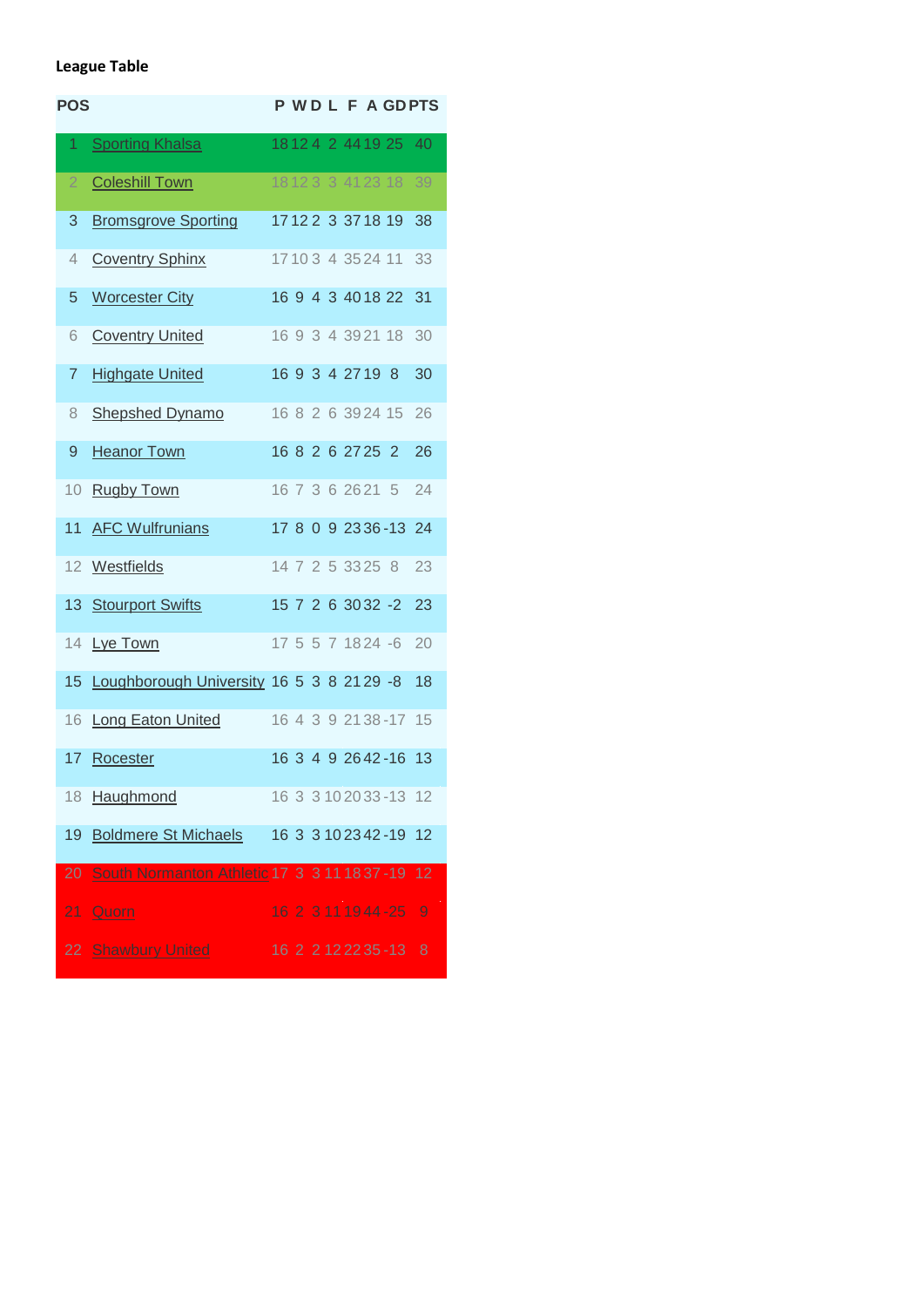**Walsall Wood** are the new leaders of Division 1 following a 5-2 win at **Heath Hayes**. Andy Westwood and Sam Agar both scored twice as The Wood made it 13 wins out of 15. **Studley** drop to 2nd after being held to a goalless draw at The Beehive by **Brocton**. 3rd placed **Ilkeston Town** kept up their momentum, an Alex Marshall double giving them a 2-0 win over **Lichfield City** at The New Manor Ground. **Leicester Road** made it three wins in the week with a 5-0 defeat of bottom club **Coventry Alvis**, Matt Langham scoring twice. **Hinckley AFC** are 5th and they picked up their 3rd straight victory, 4-0 at St Johns Park over **Stafford Town**. Luke Richards got his third brace in three games and leading scorer Steve Hart also scored twice. Luke Shorthouse scored twice for **Atherstone Town** in a 4-1 win at **Cadbury Athletic**. The Adders are 6th with games in hand on the four sides immediately above them. **Coventry Copsewood** made it 6 wins on the trot as they beat **Uttoxeter Town** 4-3 at Allards Way. Lawrence Rawlings scored twice for Copsewood with James Curley matching him for Uttoxeter. **Racing Club Warwick** are another side on a great run and they continued their push for the top 6 with a 3-0 win at home to **Bolehall Swifts**. Alfie Bloomer scored twice for **Pershore Town**, to lift them to 18th, in a 3-1 win at **Chelmsley Town**. Dan Carter scored twice for **Littleton** as they beat **Heather St Johns** 3-1 at 5Acres. Jack Gibson scored the only goal of the game as **Paget Rangers** beat **Nuneaton Griff** at The Trevor Brown Memorial Ground.

**Ilkeston Town** made it 9 wins on the trot in all competitions with a 3-0 defeat of **Bolehall Swifts** at Rene Road. The result moves the within a point of the leaders. **Leicester Road** are on the same points as Ilkeston as **Greg Downes** scored the only goal of the game at **Brocton**. **Heather St Johns** and **Nuneaton Griff** drew 2-2 at St Johns Park with both teams having a player sent-off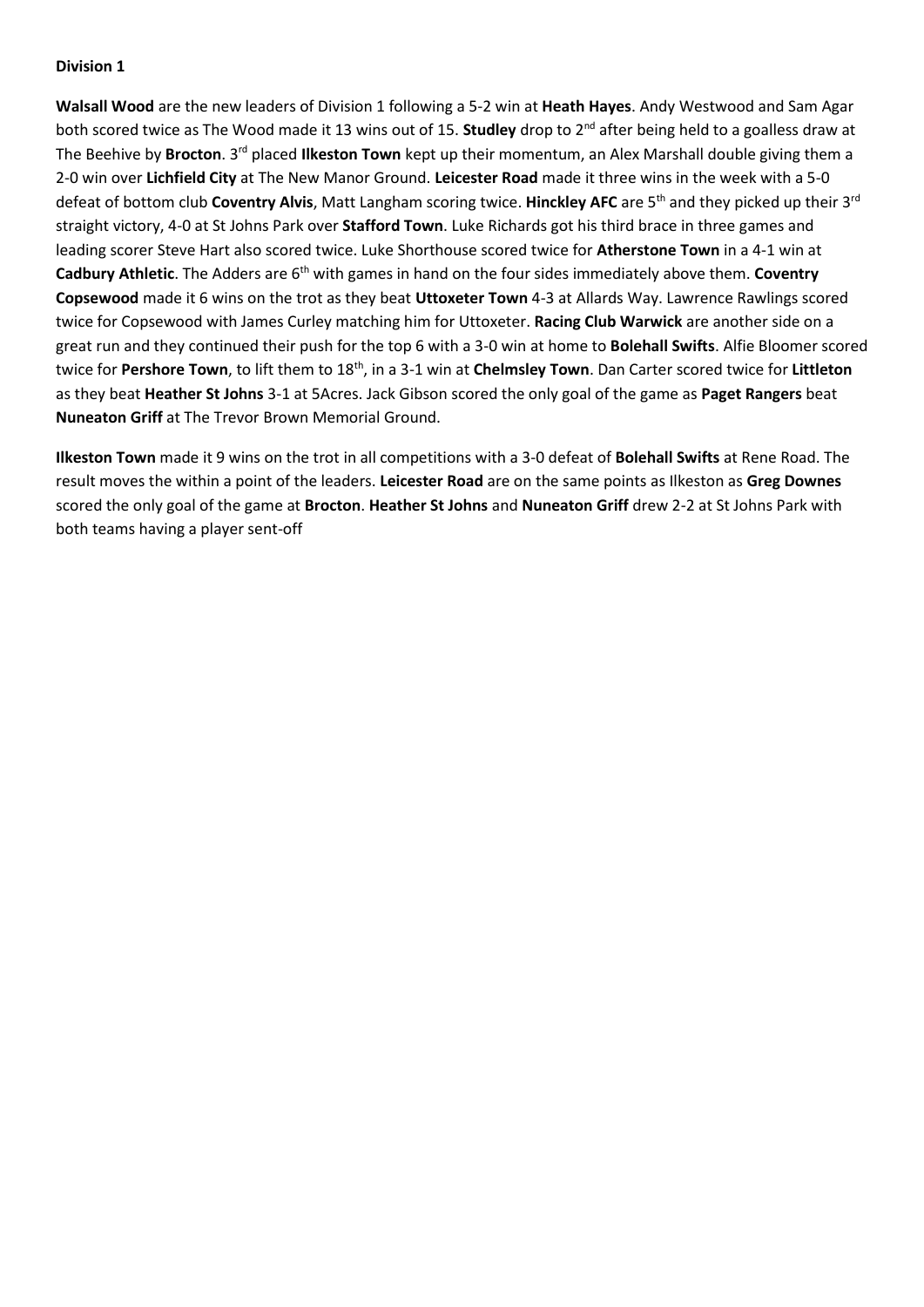# **League Table**

| <b>POS</b>     |                                        |  |  |                    |                         | P WD L F A GDPTS |
|----------------|----------------------------------------|--|--|--------------------|-------------------------|------------------|
| 1.             | <b>Walsall Wood</b>                    |  |  |                    | 15 13 1 1 54 9 45       | 40               |
| $\overline{2}$ | <b>Studley</b>                         |  |  |                    | 18124 2 3618 18         | 40               |
| 3              | <b>Ilkeston Town</b>                   |  |  |                    | 19123 4 47 20 27        | 39               |
| 4              | Leicester Road                         |  |  |                    | 18123 3 3920 19         | 39               |
| 5              | <b>Hinckley AFC</b>                    |  |  |                    | 17112 4 5828 30         | 35               |
| 6              | <b>Atherstone Town</b>                 |  |  |                    | 15 10 3 2 41 20 21      | 33               |
| 7              | Coventry Copsewood 17101 6 3127 4      |  |  |                    |                         | 31               |
| 8              | Racing Club Warwick 14 8 3 3 3 3 19 13 |  |  |                    |                         | 27               |
| 9              | Littleton                              |  |  | 16 8 1 7 3 2 2 4 8 |                         | 25               |
| 10             | <b>Lichfield City</b>                  |  |  | 16 6 5 5 3 3 3 2 1 |                         | 23               |
| 11             | <b>Paget Rangers</b>                   |  |  |                    | 17 6 4 7 27 34 -7       | 22               |
| 12             | <b>Heather St Johns</b>                |  |  | 16 6 3 7 43 35 8   |                         | 21               |
| 13             | <b>Heath Hayes</b>                     |  |  |                    | 18 5 6 7 50 47 3        | 21               |
| 14             | <b>Chelmsley Town</b>                  |  |  |                    | 17 6 2 9 23 41 - 18 20  |                  |
| 15             | Uttoxeter Town                         |  |  |                    | 20 5 3 12 33 47 - 14 18 |                  |
| 16             | <b>Bolehall Swifts</b>                 |  |  |                    | 18 5 2 11 20 45 - 25 17 |                  |
|                | 17 Cadbury Athletic                    |  |  |                    | 17 3 6 8 26 35 -9       | 15               |
|                | 18 Pershore Town                       |  |  |                    | 18 4 3 11 27 42 - 15 15 |                  |
| 19             | <b>Stafford Town</b>                   |  |  |                    | 19 5 0 14 24 41 - 17 15 |                  |
| 20             | <b>Brocton</b>                         |  |  |                    | 15 3 4 8 21 33 - 12 13  |                  |
|                | 21 Nuneaton Griff                      |  |  |                    | 17 3 4 10 14 40 - 26 13 |                  |
|                | 22 Coventry Alvis                      |  |  |                    | 19 3 1 15 11 65 - 54 10 |                  |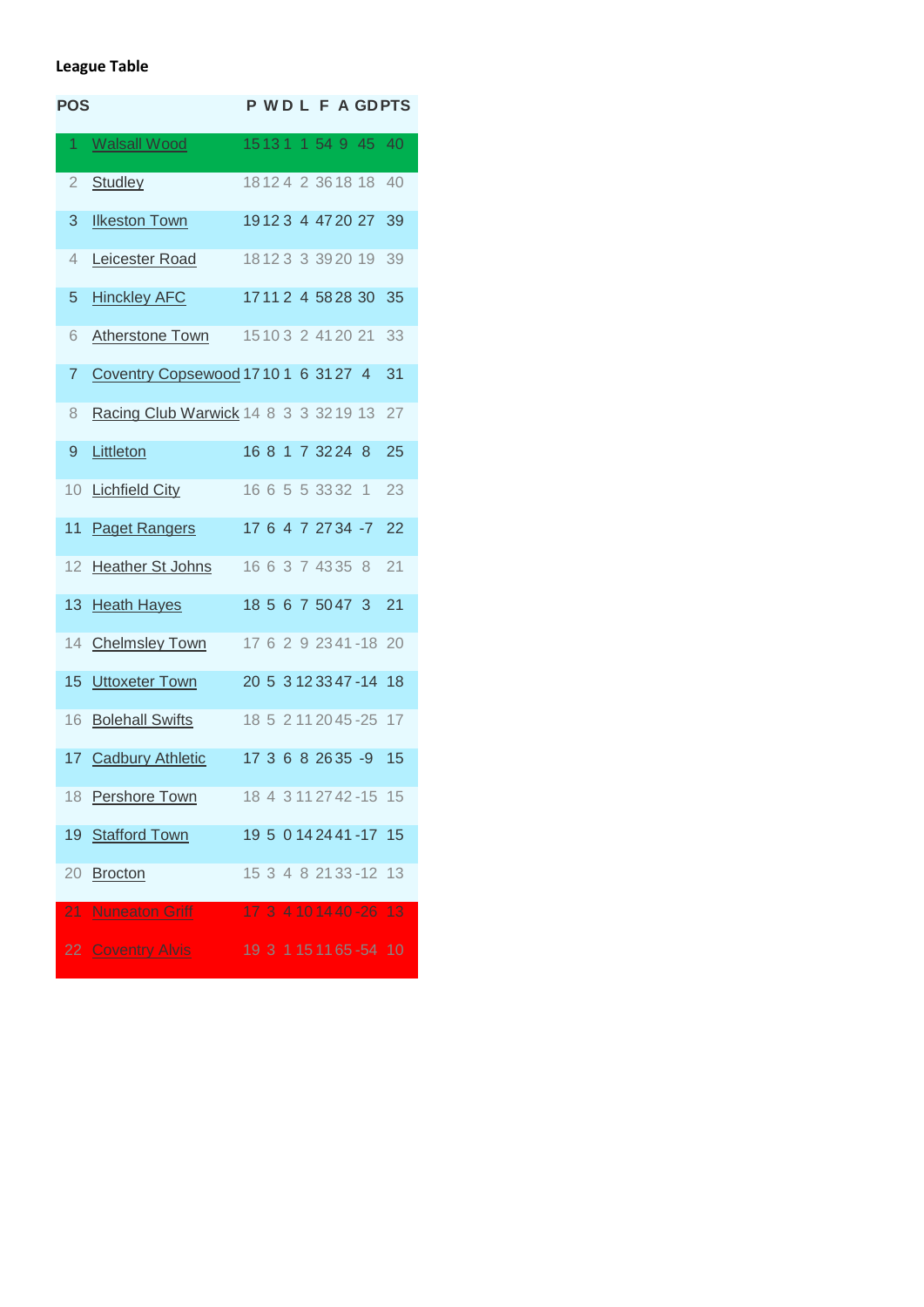Leaders **NKF Burbage** opened up a 6-point gap following a 3-1 home win over **Droitwich Spa**. 2nd placed **Hampton** shared the points and 6 goals at **Feckenham**, Cameron Seivwright scoring a hat-trick for the visitors. Ten-man **Montpellier** lost ground on the leaders as they went down to a heavy 4-1 defeat at **Bloxwich Town** with Sam Melia scoring twice for the home side. Fairfield Villa move up to 10<sup>th</sup> after a 3-0 win over Pelsall Villa at The ML Safety Stadium.

| 1 NKF Burbage               |  |  | 13102134142032           |  |
|-----------------------------|--|--|--------------------------|--|
| 2 Hampton                   |  |  | 12 8 2225 19 6 26        |  |
| 3 Montpellier               |  |  | 13 7 243719 18 23        |  |
| 4 Smithswood Firs           |  |  | 9 6 122614 12 19         |  |
| 5 Feckenham                 |  |  | 12 6 152224 -2 19        |  |
| 6 Knowle                    |  |  | 12 6 0 6 2 6 24 2 18     |  |
| 7 Northfield Town           |  |  | 12 5 3 4 1 6 1 5 1 1 8   |  |
| 8 Earlswood Town            |  |  | 12 4 4 4 1 8 20 - 2 16   |  |
| 9 Moors Academy             |  |  | 9 3 3 3 1 5 21 - 6 1 2   |  |
| 10 Fairfield Villa          |  |  | 12 3 3 6 1 8 2 5 - 7 1 2 |  |
| 11 Coton Green              |  |  | 9 2 5 2 1 6 1 4 2 11     |  |
| 12 Droitwich Spa            |  |  | 10 3 2 5 1 4 1 7 - 3 11  |  |
| <b>13 Bloxwich Town</b>     |  |  | 13 3 2 8 2 3 2 8 - 5 11  |  |
| 14 Redditch Borough         |  |  | $92251418 - 48$          |  |
| 15 Barnt Green Spartak 11 1 |  |  | 461428-147               |  |
| <b>16 Pelsall Villa</b>     |  |  | 10 0 461028-18 4         |  |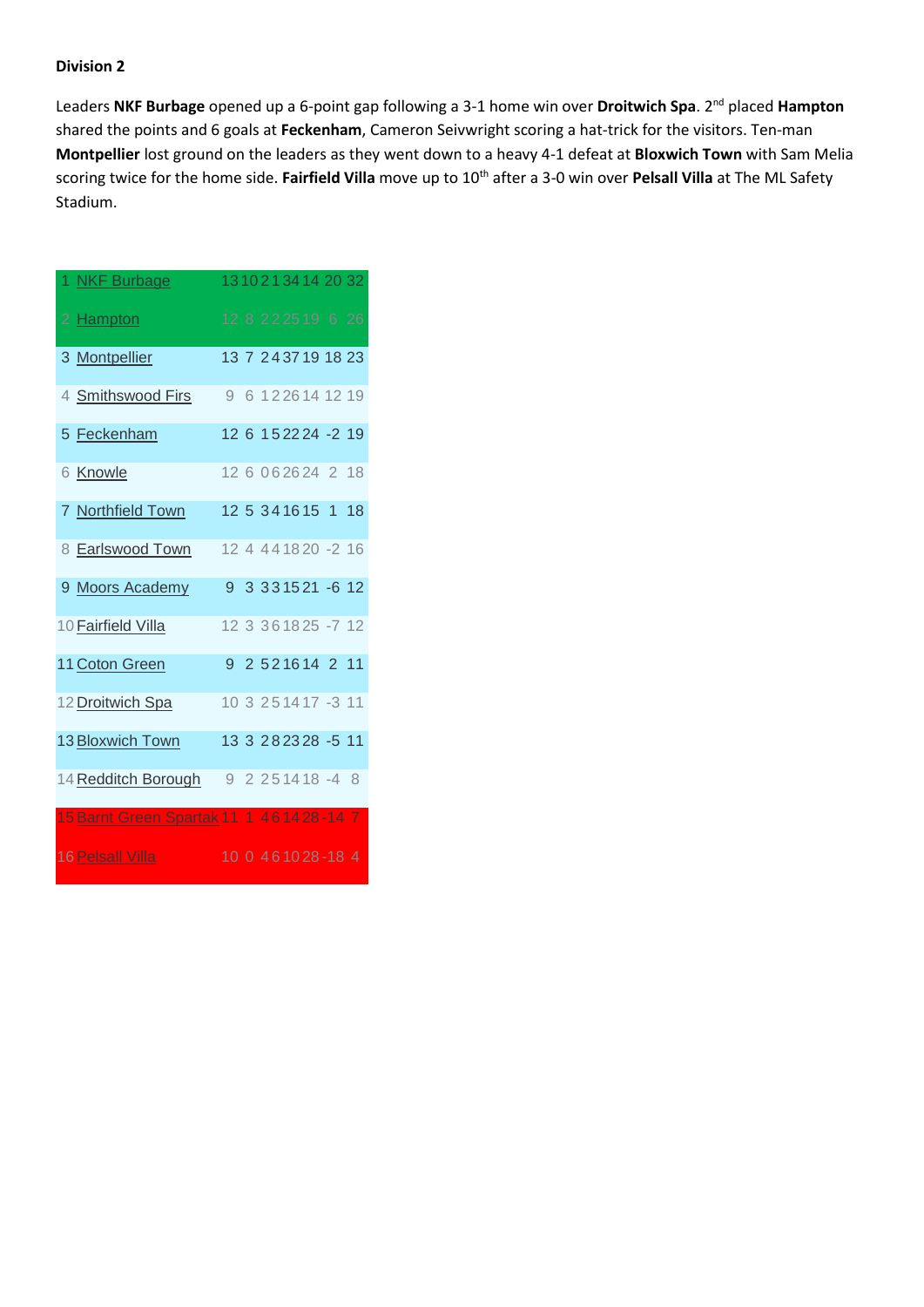Leaders **GNP Sports** recorded their 9th win out of 9 as they travelled to bottom club **Castle Vale Town** and returned home win an 8-0 victory. Tom Rawlings helped himself to a hat-trick and there was a brace for Scott Hammond. **Inkberrow** also recorded an 8-0 win at home to **Continental Star** with Nathan Davies scoring six. **Bartestree** are back up to 2nd place as they halted **AFC Solihull's** run of victories with a 2-1 win at Tudor Grange Leisure Centre. **Enville Athletic** picked up their 2nd win of the season beating 2nd bottom **Leamington Hibernian** 4-1 at Hall Drive.

| 1 GNP Sports                                          | 9 9 0 0 4 2 9 3 3 2 7  |  |  |  |
|-------------------------------------------------------|------------------------|--|--|--|
| 2 Bartestree                                          | 1170 4 30 18 12 21     |  |  |  |
| 3 Alcester Town                                       | 9 61 2 28 12 16 19     |  |  |  |
| 4 FC Stratford                                        | 6 60 0 42 2 40 18      |  |  |  |
| 5 Shipston Excelsior                                  | 1151 5 3131 0 16       |  |  |  |
| 6 Boldmere Sports & Social Falcons 9 5 0 4 21 18 3 15 |                        |  |  |  |
| 7 AFC Solihull                                        | 1142 5 28 23 5 14      |  |  |  |
| 8 Central Ajax                                        | 7 34 0 14 8 6 13       |  |  |  |
| 9 CT Shush                                            | 9 34 2 16 11 5 13      |  |  |  |
| 10 Inkberrow                                          | 9 3 2 4 24 20 4 11     |  |  |  |
| <b>11 Coventrians</b>                                 | 1032 5 21 24 -3 11     |  |  |  |
| 12 Birmingham Tigers                                  | 8 3 1 4 1 6 2 4 - 8 10 |  |  |  |
| <b>13 Enville Athletic</b>                            | 1024 4 1220 -8 10      |  |  |  |
| 14 Continental Star                                   | 1030 7 1436-22 9       |  |  |  |
| 15 Leamington Hibernian                               | 1112 8 1049-39 5       |  |  |  |
| 16 Castle Vale Town                                   | 121110953-444          |  |  |  |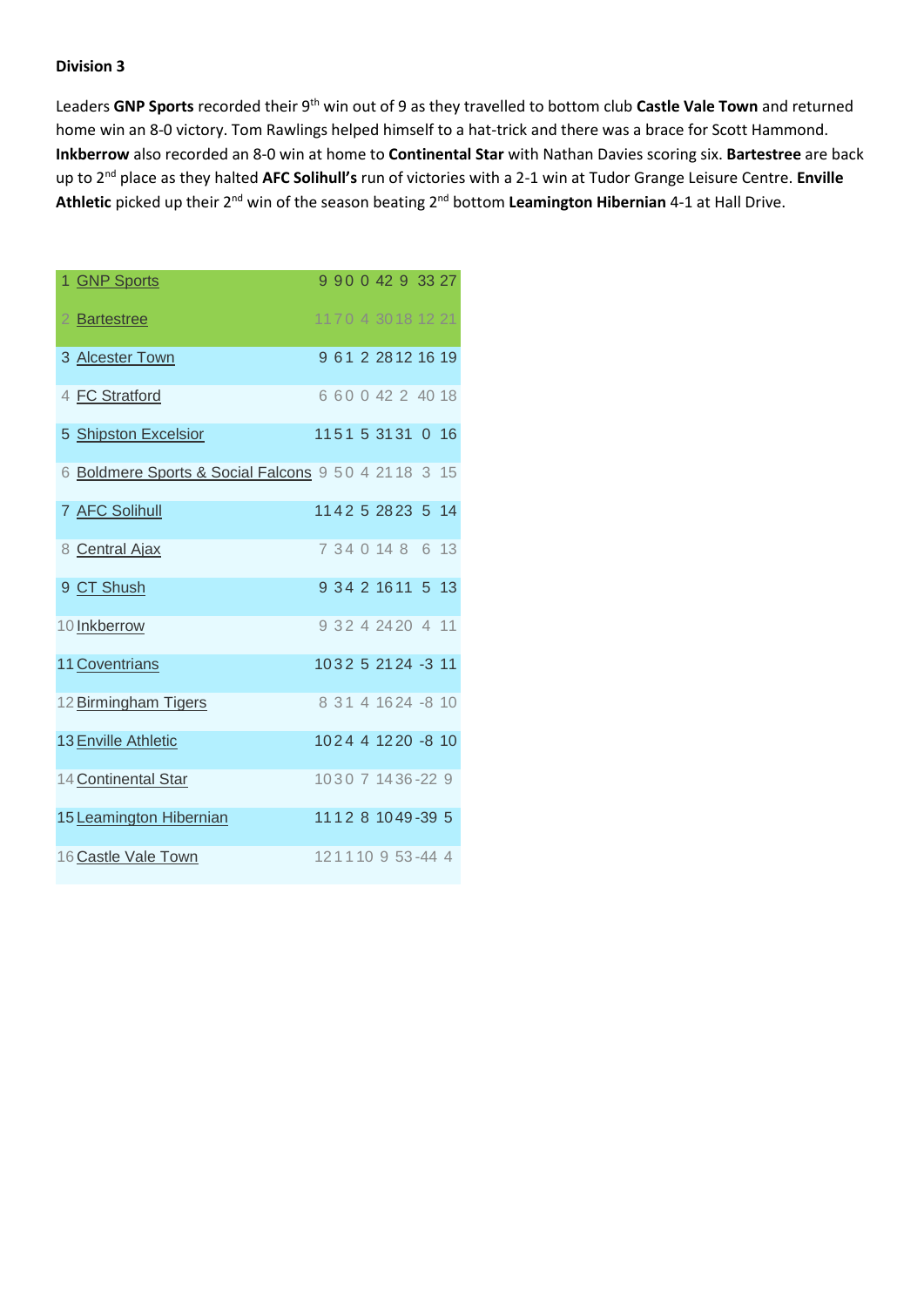#### **Polymac Packaging League Cup**

Division 1 leaders **Walsall Wood** travelled to Walshes Meadow to face Premier Division **Stourport Swifts** and came away with a 4-0 victory with Stan Mugisha scoring twice.

#### **Other Cups**

#### **BIRMINGHAM VASE ROUND 2**

| <b>Alcester Town</b>                | 2              | 4p3          | $\mathbf{2}$   | Silhill                             |
|-------------------------------------|----------------|--------------|----------------|-------------------------------------|
| <b>Birmingham University Medics</b> | 3              | $\mathsf{v}$ | 0              | <b>Boldmere Sports &amp; Social</b> |
| <b>Bustleholme</b>                  | 5              | v            | 2              | Coventrians                         |
| <b>FC Stratford</b>                 | 5              | $\mathsf{v}$ | $\overline{2}$ | Wolverhampton United                |
| Folly Lane BCOB                     | $\overline{2}$ | v            | 4              | Central Ajax                        |
| Moors Academy                       | 1              | $\mathsf{V}$ | 3              | Smithswood Firs                     |
| <b>Oldbury United</b>               | 1              | <b>5p6</b>   | 1              | Northfield Town                     |
| Old Wulfrunians                     | 2              | 6p5          | $\overline{2}$ | <b>Birmingham Tigers</b>            |
| Shipston Excelsior                  | 2              | $\mathsf{v}$ | 4              | Copsewood (Coventry)                |

**Lye Town** bowed out of the Walsall Senior Cup being beaten 1-0 at home by Rushall Olympic.

In the Birmingham Senior Cup, **Highgate United** bowed out losing 3-2 at home to Burton Albion.

Two goals from Dan Carter gave **Littleton** a 2-1 win over Malvern Town in the Worcestershire Royal Infirmary Cup.

**Pershore Town** were knocked out of the Smedley Crooke Memorial Charity Cup losing 4-2 at Queen Street at the hands of Bilston Town Community.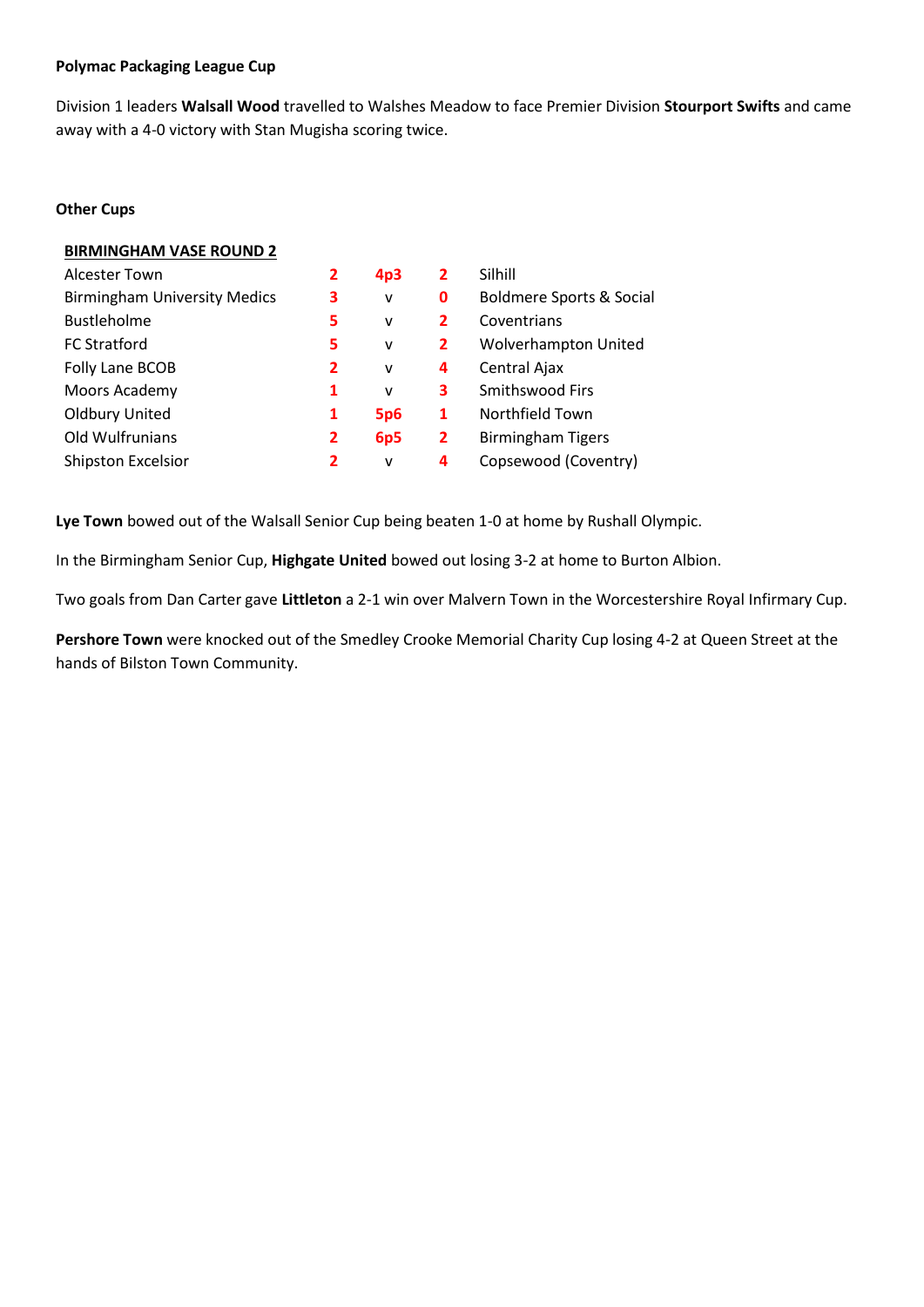#### **Reserves**

# **CHALLENGE TROPHY ROUND 1**

| Group "A"               |              |              |                         |                            |
|-------------------------|--------------|--------------|-------------------------|----------------------------|
| <b>Bolehall Swifts</b>  | $\mathbf{2}$ | V            | $\overline{\mathbf{3}}$ | <b>Nuneaton Griff</b>      |
|                         |              |              |                         |                            |
| <b>RESERVE DIVISION</b> |              |              |                         |                            |
| Coton Green             | 5.           |              | $v = 2$                 | Cadbury Athletic           |
| Gresley                 | $\mathbf{2}$ | v            | $\mathbf{2}$            | <b>Bromsgrove Sporting</b> |
| Lichfield City          | 0            | $\mathsf{v}$ | $\overline{2}$          | Alvechurch                 |
|                         |              |              |                         |                            |

| 1 Alvechurch Reserves                         | 7502169 7 15 |  |  |                |  |
|-----------------------------------------------|--------------|--|--|----------------|--|
| 2 Coton Green Reserves                        |              |  |  | 5401125 7 12   |  |
| <b>3 Gresley Reserves</b>                     |              |  |  | 63211611 5 11  |  |
| 4 Nuneaton Griff Reserves                     |              |  |  | 63121013-310   |  |
| 5 Cadbury Athletic Reserves                   |              |  |  | 73041812 6 9   |  |
| 6 Knowle Reserves                             |              |  |  | $520357 - 26$  |  |
| <b>7 Bolehall Swifts Reserves</b>             |              |  |  | 4112711-44     |  |
| 8 Bromsgrove Sporting Reserves 6114 6 11 -5 4 |              |  |  |                |  |
| 9 Lichfield City Reserves                     |              |  |  | 4013 4 15-11 1 |  |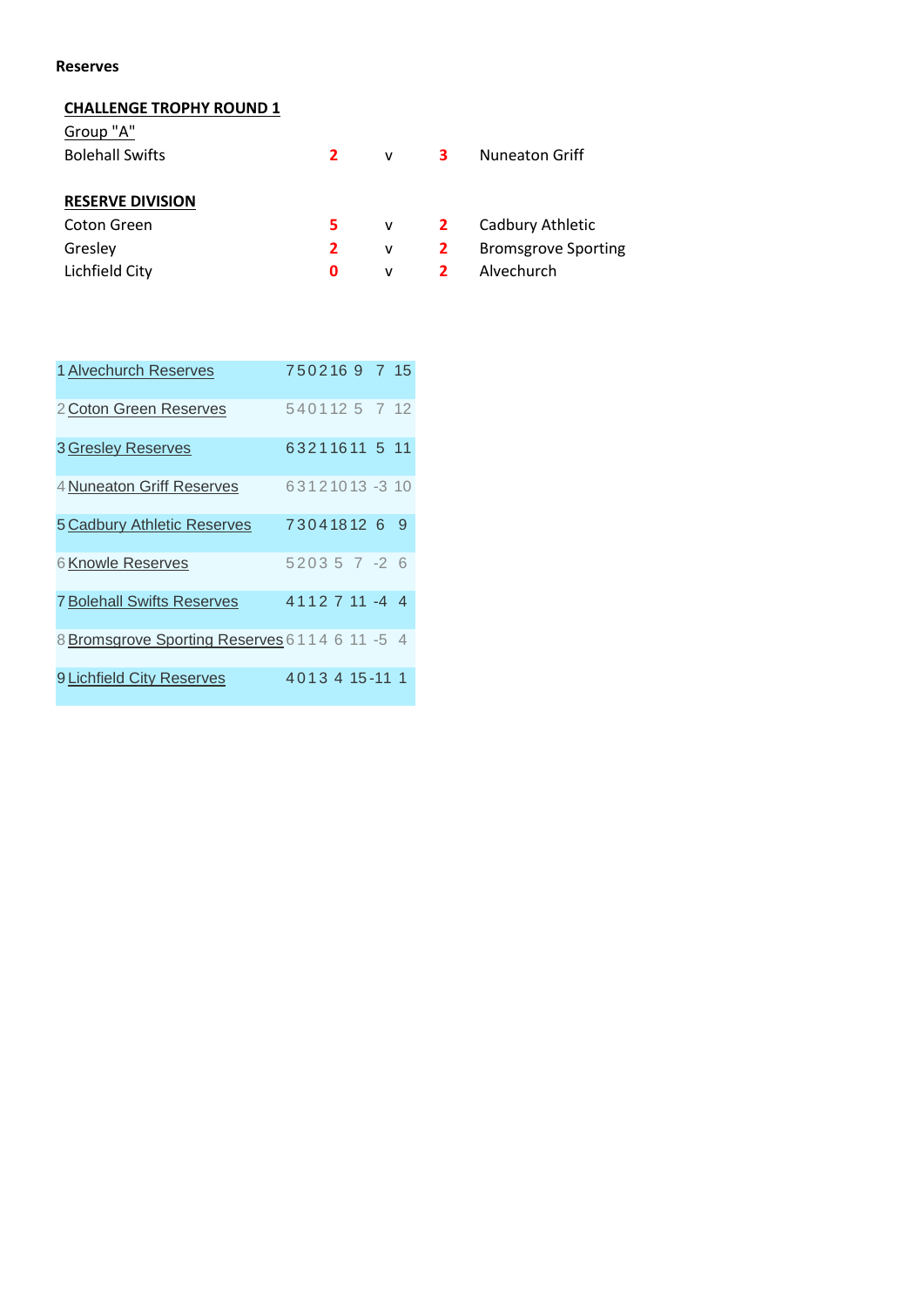#### **Under 21 Division**

#### **CHALLENGE BOWL ROUND 2**

| <b>Coventry United</b>        | 4 | $\mathsf{V}$ | 0              | <b>Continental Star</b>      |
|-------------------------------|---|--------------|----------------|------------------------------|
| <b>UNDER 21 DIVISION EAST</b> |   |              |                |                              |
| Atherstone Town               | 1 | $\mathsf{v}$ | $\mathbf{2}$   | <b>Coleshill Town</b>        |
| <b>Bedworth United</b>        | 0 | $\mathsf{v}$ | 1              | Milton Keynes College        |
| <b>Kettering Town</b>         | 5 | $\mathsf{v}$ | $\mathbf{2}$   | <b>FCV Reds</b>              |
| Leicester Nirvana             | 5 | $\mathsf{V}$ | 1              | AFC Rushden & Diamonds Elite |
| Tamworth                      | 1 | $\mathsf{v}$ | 1              | Quorn                        |
| <b>UNDER 21 DIVISION WEST</b> |   |              |                |                              |
| <b>AFC Redditch</b>           | 1 | $\mathsf{v}$ | 3              | <b>Boldmere St Michaels</b>  |
| <b>Brocton</b>                | 1 | $\mathsf{V}$ | 5              | Evesham United               |
| Droitwich Spa G & B           | 0 | $\mathsf{v}$ | $\overline{2}$ | <b>Sutton Coldfield Town</b> |
| H O W Academy                 | 1 | $\mathsf{v}$ | 1              | <b>Heath Hayes</b>           |
| <b>Rushall Olympic</b>        | 3 | $\mathsf{v}$ | $\mathbf{2}$   | <b>Highgate United</b>       |
| <b>Wychall Wanderers</b>      | 0 | $\mathsf{v}$ | 7              | <b>Worcester City</b>        |

| 1 Tamworth U21                                                             |  |  | 1082037 6 31 26 1 Worcester City U21                       |  | 1181248143425  |  |
|----------------------------------------------------------------------------|--|--|------------------------------------------------------------|--|----------------|--|
| 2 Bedworth United U21                                                      |  |  | 117222514 11 23 2 Boldmere St Michaels U21 127234224 18 23 |  |                |  |
| 3 Milton Keynes College U21                                                |  |  | 116231915 4 20 3 Evesham United U21                        |  | 1162328151320  |  |
| 4 Coleshill Town U21                                                       |  |  | 115422614 12 19 4 Heath Hayes U21                          |  | 1154230255 19  |  |
| 5 Leicester Nirvana U21                                                    |  |  | 125252225 -3 17 5 Wychall Wanderers U21                    |  | 124442947-1816 |  |
| 6 FCV Reds U21                                                             |  |  | 105142719 8 16 6 Brocton U21                               |  | 7 50220146 15  |  |
| 7 Quorn U21                                                                |  |  | 124351918 1 15 7 Rushall Olympic U21                       |  | 9 5041617-1 15 |  |
| 8 Coventry United U21                                                      |  |  | 9 42323 12 11 14 8 Continental Star U21                    |  | 1042426260 14  |  |
| 9 Aylestone Park U21                                                       |  |  | 114161927 - 8 13 9 H.O.W. Academy U21                      |  | 123272330-7 11 |  |
| 10 Kettering Town U21                                                      |  |  | 103071324-11 9 10 Sutton Coldfield Town U21 8 2421516-1 10 |  |                |  |
| 11 Atherstone Town U21                                                     |  |  | 102081741-24 6 11 AFC Redditch U21                         |  | 102171728-117  |  |
| 12 AFC Rushden & Diamonds Elite U21 9 018 4 36-32 1 12 Highgate United U21 |  |  |                                                            |  | 102171934-157  |  |
|                                                                            |  |  | 13 Droitwich Spa BG U21                                    |  | 111371235-236  |  |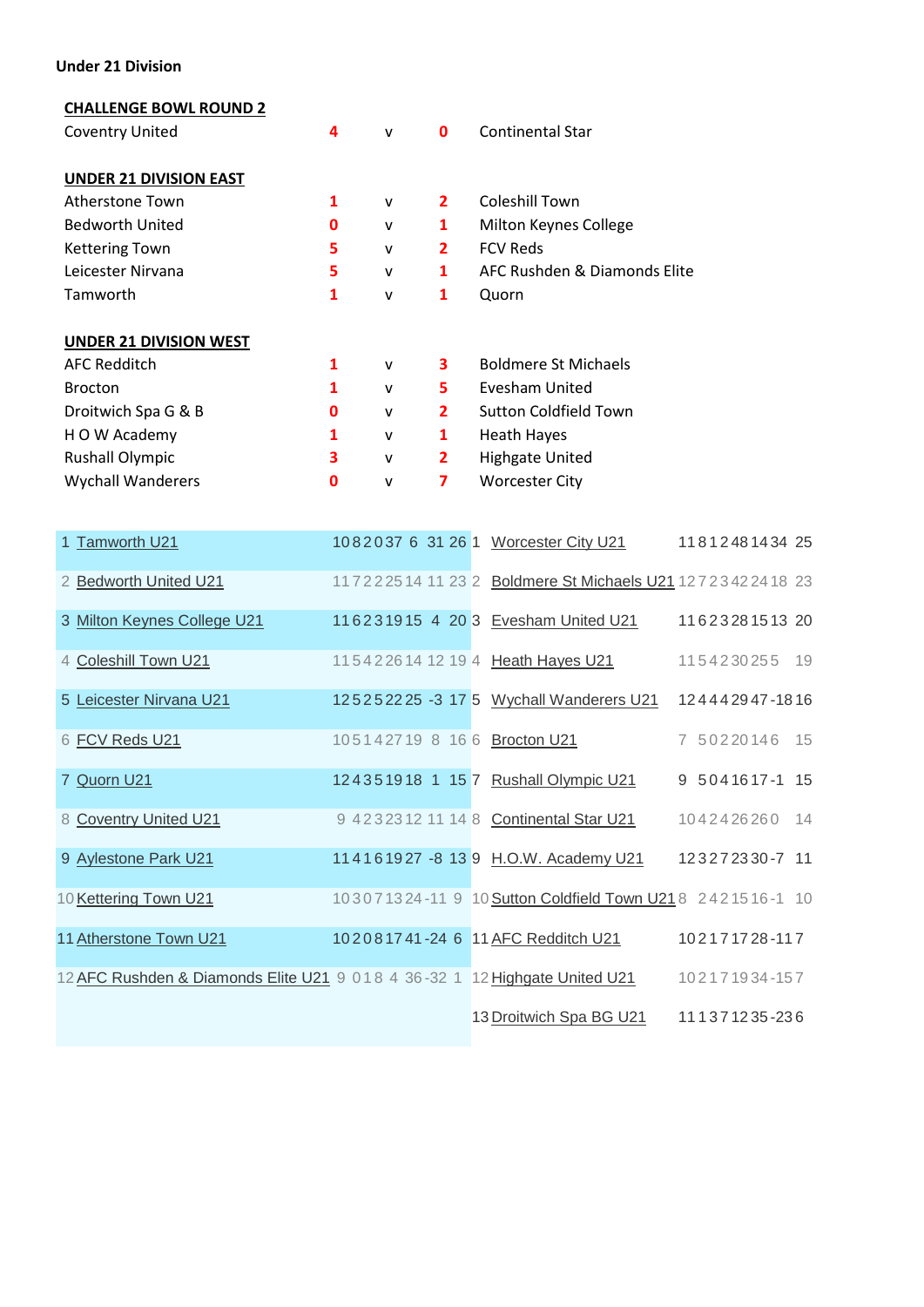#### **Leading scorers**

**Premier Division**

| <b>Marco Adaggio</b>         | <b>Highgate United</b>                  | 19 |
|------------------------------|-----------------------------------------|----|
| <b>Kyle Brady</b>            | <b>AFC Wulfrunians, Sporting Khalsa</b> | 16 |
| <b>Shay Brennan</b>          | <b>Shepshed Dynamo</b>                  | 16 |
| <b>Jordan Nadat</b>          | <b>Coleshill Town</b>                   | 16 |
| Lei Brown                    | <b>Highgate United</b>                  | 15 |
| <b>Ryan Harkin</b>           | <b>Coventry Sphinx</b>                  | 15 |
| <b>Steve Hole</b>            | Haughmond                               | 15 |
| <b>Aaron Lloyd</b>           | <b>Stourport Swifts</b>                 | 15 |
| <b>David Meese</b>           | <b>Sporting Khalsa</b>                  | 15 |
| <b>Ryan Nesbitt</b>          | <b>Boldmere St Michaels</b>             | 15 |
| <b>Dave Reynolds</b>         | <b>Worcester City</b>                   | 15 |
| <b>Elliott Reeves</b>        | <b>Heanor Town</b>                      | 14 |
| <b>Reuben Wiggins-Thomas</b> | <b>Rugby Town</b>                       | 14 |
| <b>Martin Smyth</b>          | Rocester                                | 13 |
| David Kolodynski             | <b>Rugby Town</b>                       | 12 |
| <b>Joe Boachie</b>           | <b>Loughborough University</b>          | 11 |
| <b>Jason Cowley</b>          | <b>Bromsgrove Sporting</b>              | 11 |
| <b>Mitch Piggon</b>          | <b>Coventry United</b>                  | 11 |
| <b>Jack Till</b>             | <b>Lye Town</b>                         | 11 |
| <b>Robbie Bunn</b>           | <b>Bromsgrove Sporting</b>              | 10 |
| <b>Luke Crosby</b>           | <b>South Normanton Athletic</b>         | 10 |
| <b>Matt Gardner</b>          | <b>Coleshill Town</b>                   | 10 |
| <b>Liam Hurst</b>            | <b>Shepshed Dynamo</b>                  | 10 |
| <b>Lewis Rankin</b>          | <b>Coventry United</b>                  | 10 |
| <b>Craig Reid</b>            | <b>Coventry United</b>                  | 10 |
| <b>Nick Turton</b>           | <b>AFC Wulfrunians</b>                  | 10 |

**Craig Bannister (Sporting Khalsa), Jake Betts (Shepshed Dynamo), Dominic Brennan (Quorn), Mark Danks (Worcester City), Kevin Hemagou (South Normanton Athletic), Alex Read (Loughborough University) and Alex Troke (Shepshed Dynamo) all on 9 goals**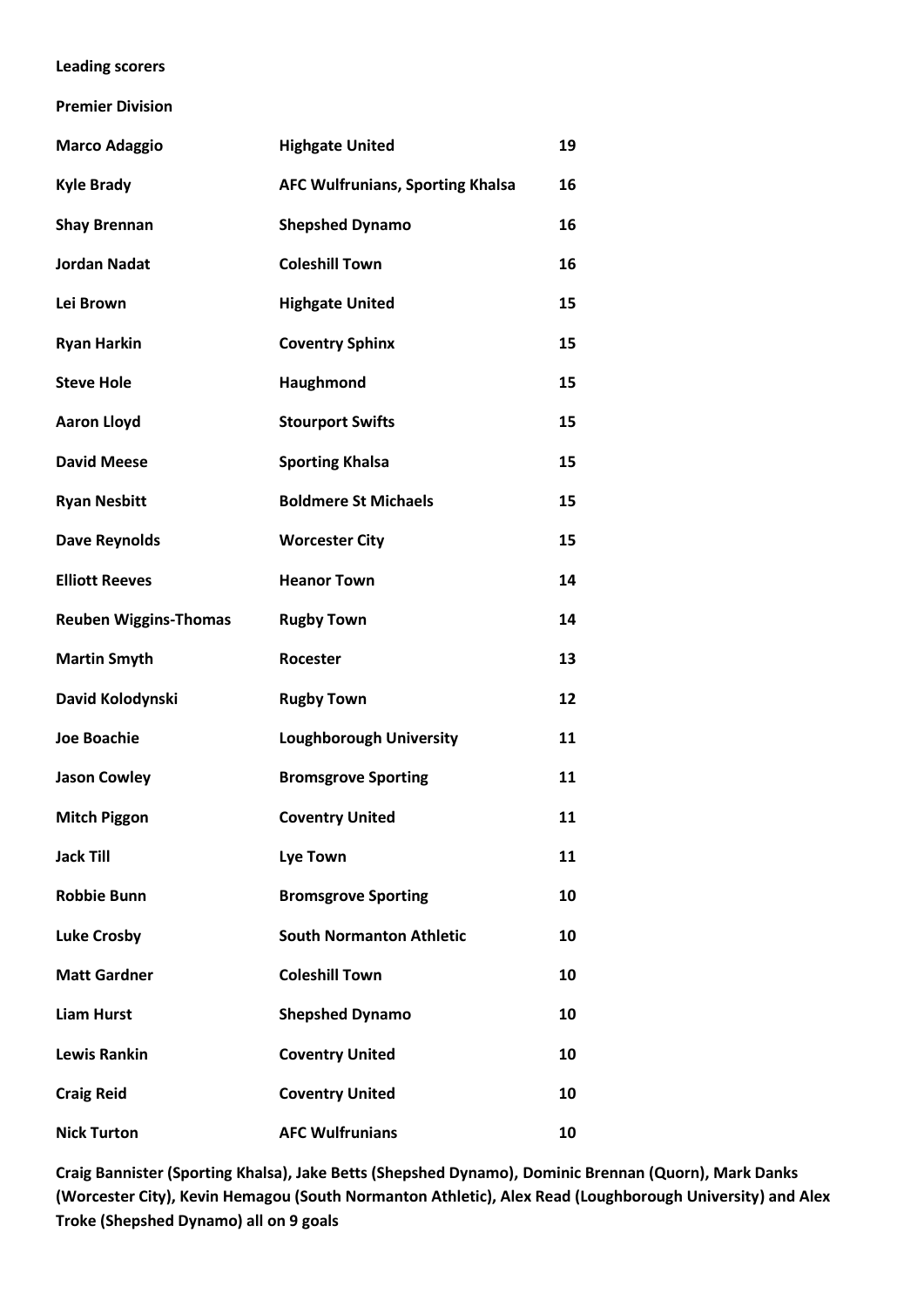| <b>Simeon Cobourne</b> | <b>Heather St Johns</b>             | 25 |
|------------------------|-------------------------------------|----|
| <b>Daniel Carter</b>   | Littleton                           | 23 |
| <b>Paul Sullivan</b>   | <b>Walsall Wood</b>                 | 22 |
| <b>Regan Smith</b>     | <b>Heath Hayes</b>                  | 21 |
| <b>Alex Naughton</b>   | <b>Atherstone Town</b>              | 20 |
| <b>Steve Hart</b>      | <b>Hinckley AFC</b>                 | 18 |
| <b>Alex Marshall</b>   | <b>Ilkeston Town</b>                | 15 |
| <b>George Bowerman</b> | <b>Hinckley AFC</b>                 | 14 |
| <b>Greg Downes</b>     | <b>Leicester Road</b>               | 14 |
| <b>Odane Barnes</b>    | <b>Cadbury Athletic</b>             | 12 |
| <b>Daniel Carter</b>   | <b>Paget Rangers</b>                | 12 |
| <b>Tony Clarke</b>     | <b>Walsall Wood</b>                 | 12 |
| <b>Andy Nicol</b>      | <b>Studley</b>                      | 12 |
| <b>Kyle Esplin</b>     | <b>Uttoxeter Town</b>               | 11 |
| <b>Joe Hartshorne</b>  | <b>Brocton</b>                      | 11 |
| <b>Joey Butlin</b>     | <b>Walsall Wood</b>                 | 10 |
| <b>Nuno Gomes</b>      | <b>Leicester Road</b>               | 10 |
| <b>Paul McMahon</b>    | <b>Brocton</b>                      | 10 |
| <b>Michael Wright</b>  | Pershore Town / Littleton           | 10 |
| <b>Dan Griffiths</b>   | <b>Lichfield City</b>               | 9  |
| <b>Ryan Pace</b>       | <b>Coventry Alvis/Stafford Town</b> | 9  |
| <b>Shane Benjamin</b>  | <b>Heather St Johns</b>             | 8  |
| <b>Luke Church</b>     | <b>Racing Club Warwick</b>          | 8  |
| <b>Jamie Clarke</b>    | <b>Pershore Town</b>                | 8  |
| <b>Montel Gibson</b>   | <b>Ilkeston Town</b>                | 8  |
| Sean Kavanagh          | <b>Leicester Road</b>               | 8  |
| <b>Matt Langham</b>    | <b>Leicester Road</b>               | 8  |

**Stuart Butcher (Cadbury Athletic), Luke Cole (RC Warwick), Jordan Evans (Lichfield City), Jake Humphries (Heath Hayes), Adam Knight (Racing Club Warwick), Luke Shorthouse (Atherstone Town), Mitch Thompson (Atherstone Town), Josh Westwood (Studley) and Dave Yonwin (Heather St Johns) all on 7 goals**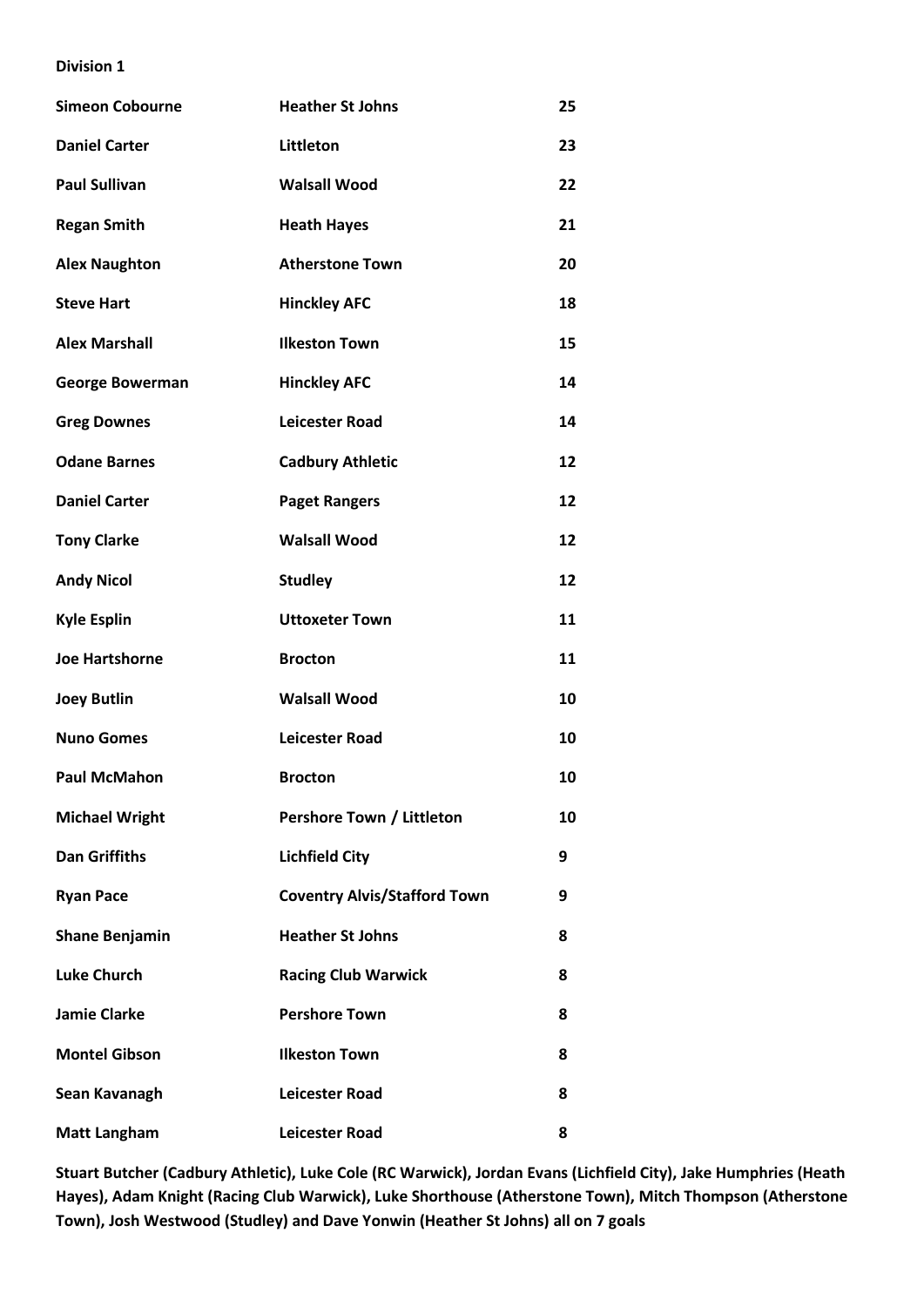| <b>Stuart Hendrie</b>     | <b>Montpellier</b>         | 18 |
|---------------------------|----------------------------|----|
| <b>Trea Bertie</b>        | <b>Smithswood Firs</b>     | 16 |
| <b>Jess Adcock</b>        | <b>NKF Burbage</b>         | 14 |
| <b>Martin Crawford</b>    | <b>Smithswood Firs</b>     | 14 |
| <b>Tom Smith</b>          | <b>NKF Burbage</b>         | 14 |
| <b>Steve Ruck</b>         | <b>Knowle</b>              | 12 |
| <b>Ryan Walker</b>        | Hampton                    | 10 |
| <b>Callum Coyle</b>       | <b>Moors Academy</b>       | 9  |
| <b>Dominic Strevens</b>   | <b>Barnt Green Spartak</b> | 9  |
| <b>Alex Coultas</b>       | <b>NKF Burbage</b>         | 8  |
| <b>Adam Garmson</b>       | <b>Northfield Town</b>     | 8  |
| <b>Adam Goodby</b>        | <b>Coton Green</b>         | 8  |
| <b>James Lemon</b>        | <b>Droitwich Spa</b>       | 8  |
| <b>Chris Lloyd</b>        | <b>Smithswood Firs</b>     | 8  |
| <b>Sam Melia</b>          | <b>Bloxwich Town</b>       | 8  |
| <b>Daniel Murphy</b>      | Feckenham                  | 8  |
| <b>Daniel Pitt</b>        | <b>Fairfield Villa</b>     | 8  |
| <b>Ashanti Price</b>      | <b>Moors Academy</b>       | 8  |
| <b>Ryan Andrews</b>       | <b>Moors Academy</b>       | 7  |
| <b>Umit Eminoglu</b>      | Feckenham                  | 7  |
| <b>Andrew Millan</b>      | <b>Coton Green</b>         | 7  |
| <b>Cameron Moriarty</b>   | <b>Bloxwich Town</b>       | 7  |
| <b>Ainsley Seivwright</b> | Hampton                    | 7  |
| <b>Cameron Seivwright</b> | Hampton                    | 7  |
| <b>Nathan Astill</b>      | <b>NKF Burbage</b>         | 6  |
| <b>Connor Collins</b>     | <b>Fairfield Villa</b>     | 6  |
| <b>Kelsn Shepard</b>      | <b>Montpellier</b>         | 6  |

**Ellis Blakemore, Jake Garner (NKF Burbage), Steve Nurse (Earlswood Town), Reuel Prescod (Barnt Green Spartak), Nick Seabourne (Droitwich Spa) and Ben Welsh (Feckenham) all on 5 goals.**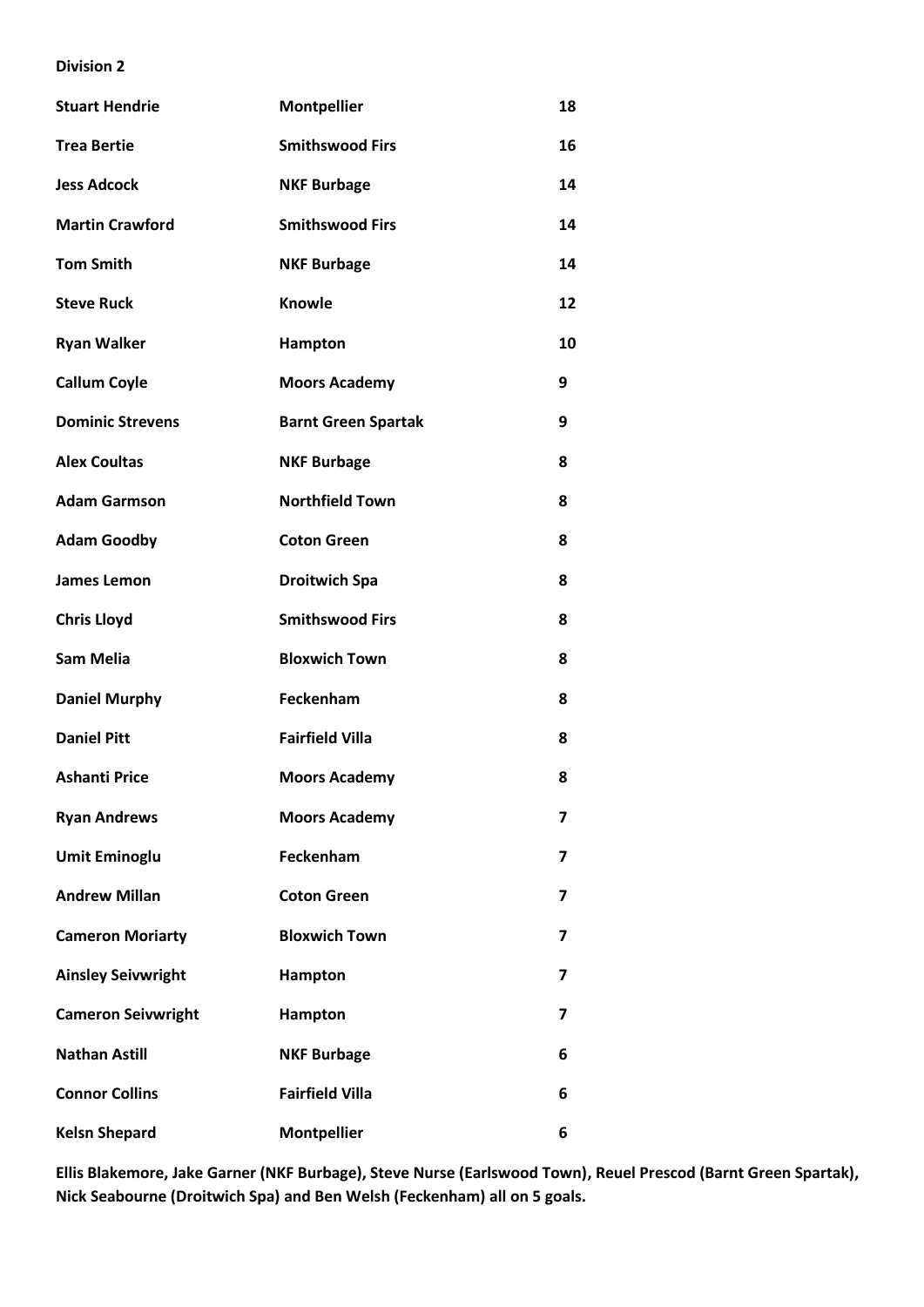| <b>Nathan Davies</b>      | <b>Inkberrow</b>                            | 17                       |
|---------------------------|---------------------------------------------|--------------------------|
| <b>James Gifford</b>      | <b>FC Stratford</b>                         | 17                       |
| <b>Jimmy Ward</b>         | <b>Alcester Town</b>                        | 13                       |
| <b>Reece Gibson</b>       | <b>Boldmere Sports &amp; Social Falcons</b> | 12                       |
| <b>Dylan Parker</b>       | <b>FC Stratford</b>                         | 12                       |
| <b>James Drinkwater</b>   | <b>Shipston Excelsior</b>                   | 11                       |
| <b>Louis Mann</b>         | <b>Bartestree</b>                           | 10                       |
| <b>Tom Rawlings</b>       | <b>GNP Sports</b>                           | 10                       |
| <b>Younes Touaiti</b>     | <b>Birmingham Tigers</b>                    | 9                        |
| <b>Charlie Cook</b>       | <b>GNP Sports</b>                           | 8                        |
| <b>Ellis Kalach</b>       | <b>Alcester Town</b>                        | 8                        |
| <b>Daniel Stokes</b>      | <b>FC Stratford</b>                         | $\overline{\phantom{a}}$ |
| <b>Ashley Wilkes</b>      | <b>FC Stratford</b>                         | 7                        |
| <b>Marc Avery</b>         | <b>Bartestree</b>                           | 6                        |
| <b>James Clarke</b>       | <b>Boldmere Sports &amp; Social Falcons</b> | 6                        |
| <b>Thomas Cuppleditch</b> | <b>Coventrians</b>                          | 6                        |
| <b>Tyler Haddow</b>       | <b>Coventrians</b>                          | 6                        |
| <b>Jake Harris</b>        | <b>Shipston Excelsior</b>                   | 6                        |
| <b>Ben Hill</b>           | <b>FC Stratford</b>                         | 6                        |
| <b>Matthew Lewis</b>      | <b>Boldmere Sports &amp; Social Falcons</b> | 6                        |
| <b>Andy Matthews</b>      | <b>AFC Solihull</b>                         | 6                        |
| <b>Tom Parnaby</b>        | <b>FC Stratford</b>                         | 6                        |
| <b>Leigh Phillips</b>     | <b>GNP Sports</b>                           | 6                        |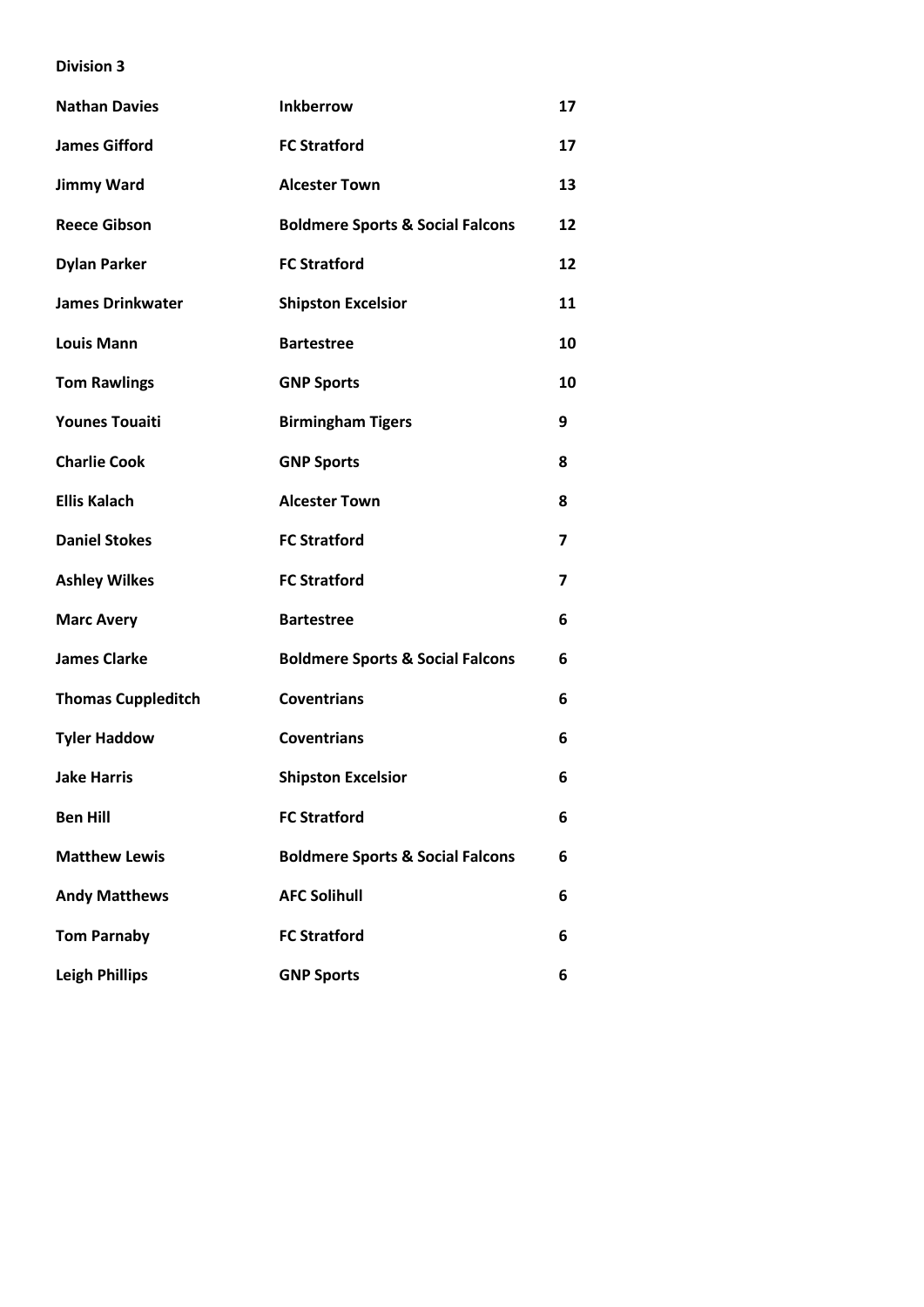#### **Reserves**

| <b>Dean Fisher</b>          | <b>Alvechurch</b>       | 11             |
|-----------------------------|-------------------------|----------------|
| <b>Sam Hammerton</b>        | Gresley                 | 10             |
| <b>Liam Arrowsmith</b>      | <b>Coton Green</b>      | 8              |
| <b>Kane Lee</b>             | Gresley                 | 8              |
| <b>Ethan Hanks</b>          | <b>Alvechurch</b>       | $\overline{7}$ |
| <b>Chris Hughes-Tranter</b> | <b>Cadbury Athletic</b> | 6              |
| <b>Jarrell Hylton</b>       | <b>Cadbury Athletic</b> | 6              |
| <b>Chad Barrett</b>         | <b>Cadbury Athletic</b> | 5              |
| <b>Josh Dutton</b>          | Gresley                 | 5              |
| <b>Elliot Nash</b>          | <b>Alvechurch</b>       | 5              |
| <b>Lewis Brade</b>          | Alvechurch              | 4              |
| <b>Zakim Evans</b>          | Gresley                 | 4              |
| <b>Daniel Lawrence</b>      | Alvechurch              | 4              |
| <b>Harry Landsowne</b>      | Gresley                 | 4              |
| <b>Chanda Mulenga</b>       | <b>Nuneaton Griff</b>   | 4              |
| <b>Liam Wickett</b>         | <b>Bolehall Swifts</b>  | 4              |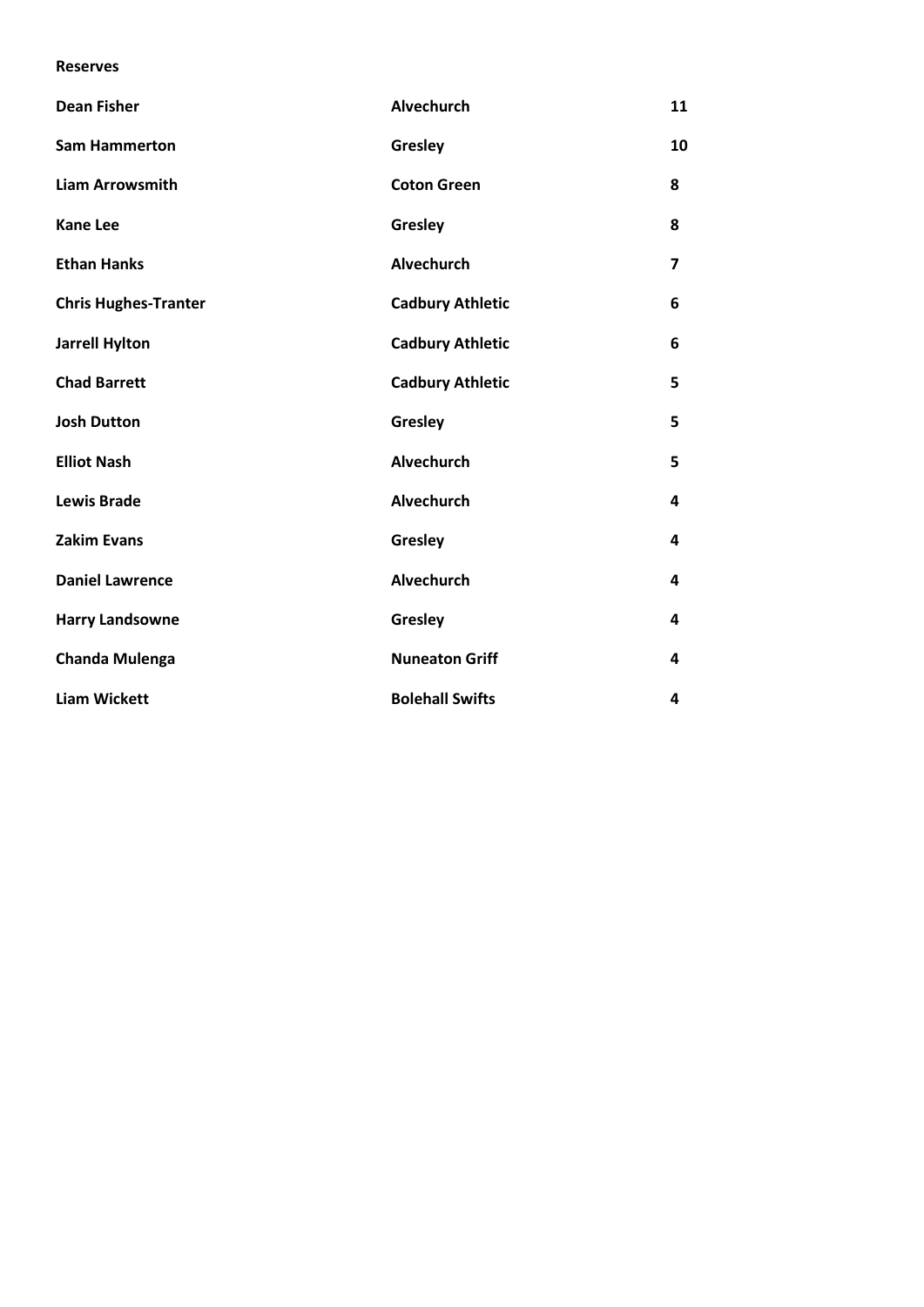#### **Under 21**

| <b>Joel Steer</b>            | <b>Tamworth</b>              | 18                      |
|------------------------------|------------------------------|-------------------------|
| <b>Ewan Dunbar</b>           | <b>Evesham United</b>        | 16                      |
| <b>Liam Lockett</b>          | <b>Worcester City</b>        | 13                      |
| <b>Bailey Fuller</b>         | H.O.W. Academy               | 10                      |
| <b>Sam Jeeves</b>            | <b>Boldmere St Michaels</b>  | 10                      |
| <b>Ryan Palmer</b>           | <b>Coventry United</b>       | 10                      |
| <b>Praise Anyanegbu</b>      | <b>Highgate United</b>       | 9                       |
| <b>Alex Knight</b>           | <b>Tamworth</b>              | 9                       |
| <b>Samuel Major-Beddoes</b>  | <b>Evesham United</b>        | 9                       |
| <b>Riley Keasey</b>          | <b>Worcester City</b>        | $\overline{\mathbf{z}}$ |
| <b>David King-Marstaller</b> | <b>Milton Keynes College</b> | 7                       |
| <b>Jordan McKenzie</b>       | <b>AFC Redditch</b>          | $\overline{\mathbf{z}}$ |
| <b>Jordan Thompson</b>       | <b>Continental Star</b>      | $\overline{\mathbf{z}}$ |
| <b>Ryan Brooks</b>           | <b>Boldmere St Michaels</b>  | 6                       |
| <b>Jordan Lovell</b>         | <b>Continental Star</b>      | 6                       |
| <b>Lewis Ludford</b>         | <b>Coventry United</b>       | 6                       |
| <b>Ryan Meredith</b>         | <b>Coleshill Town</b>        | 6                       |
| <b>Declan McMahon</b>        | <b>Brocton</b>               | 6                       |
| <b>Sam McGonaghy</b>         | <b>Wychall Wanderers</b>     | 6                       |
| <b>Yasin Peart</b>           | <b>Boldmere St Michaels</b>  | 6                       |
| <b>Chandler Pegg</b>         | <b>Tamworth</b>              | 6                       |
| <b>Ryan Reeves</b>           | <b>Evesham United</b>        | 6                       |
| <b>Brandon Taverner</b>      | <b>FCV Reds</b>              | 6                       |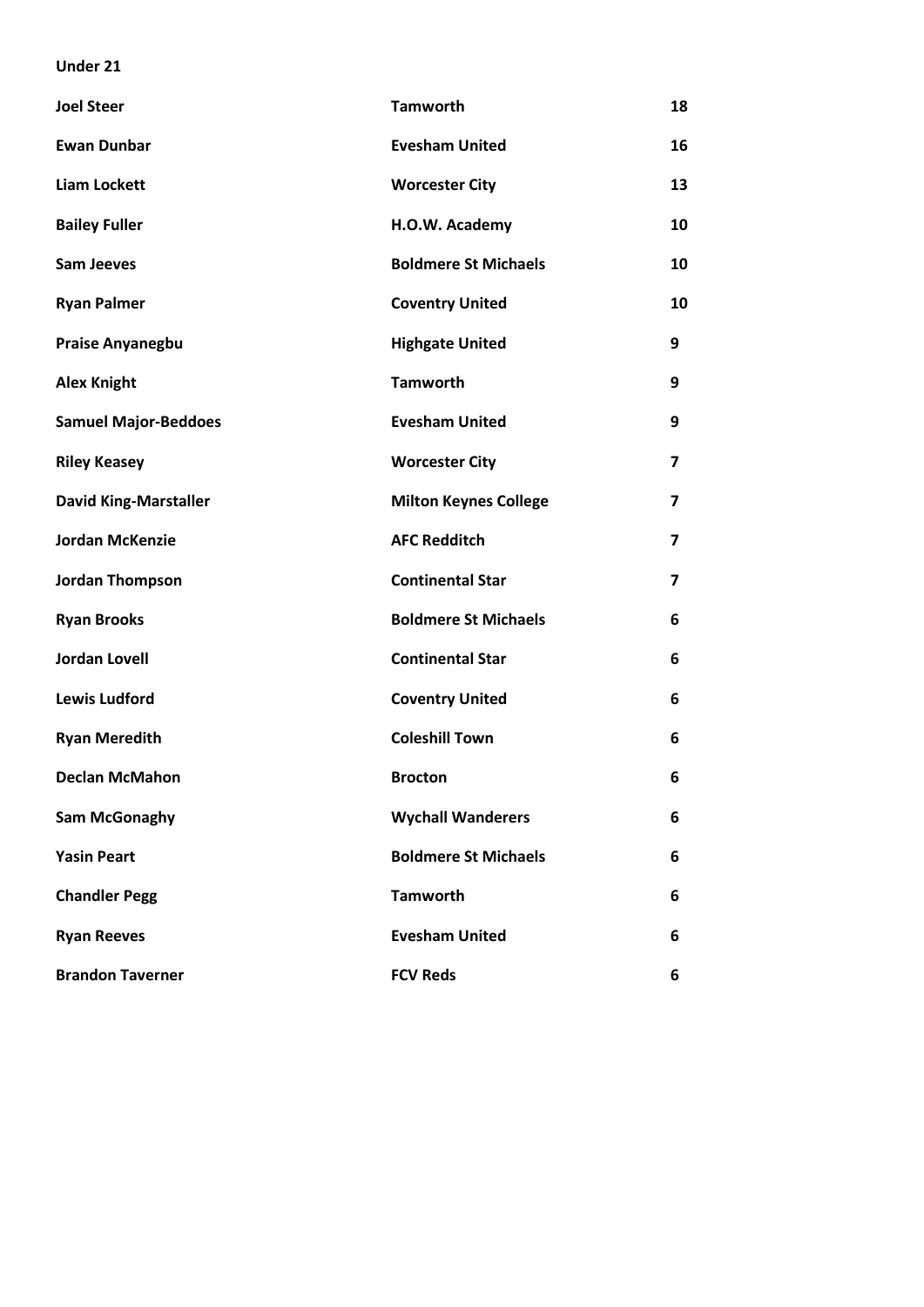#### **Preview**

#### **Premier Division**

League leaders **Sporting Khalsa** welcome **Shepshed Dynamo** to the Aspray Arena with the move to the CKW Stadium delayed by a further week. 2nd placed **Coleshill Town** welcome 6th placed **Coventry United** to Pack Meadow in what on paper is the game of the day. **Coventry Sphinx** have won their last 6 league games and they take this impressive form to the Ludlow Stadium to face bottom club **Shawbury United**. There is a Worcestershire Derby at The Victoria Ground as **Worcester City** host **Stourport Swifts** with both sides coming into the game on the back of defeats. 3rd placed **Bromsgrove Sporting** travel to **Boldmere St Michaels** who climbed out of the bottom three in midweek. **Highgate United** are in good form and they will hope to continue their climb up the table when they travel to **Rocester**. Two wins in the past 7 days has lifted spirits at **Rugby Town** and they welcome struggling **Lye Town** to Butlin Road. Two sides locked on 12 points at the foot of the table meet at The Sports Village with **Haughmond** hosting **South Normanton Athletic**. **Quorn** have had a poor run of results and they face the long trip to Hereford to face **Westfields**. Four defeats in the last 5 has dented **AFC Wulfrunians** fine start to the season and they travel to **Long Eaton United** who have lost 5 of the last 7 in the league. **Loughborough University** are unbeaten in four and they welcome **Heanor Town** who have picked up just one point from their last three league games.

#### **Division 1**

Game of the day must come from the Mark Webster Community Stadium where 6th placed **Atherstone Town** entertain leaders **Walsall Wood**. In the corresponding fixture earlier in the season, The Wood ran out 4-1 winners. Expect this to be much closer. Seven successive league wins has catapulted **Ilkeston Town** to within a point of the lead and they welcome Uttoxeter Town to The New Manor Ground. 2<sup>nd</sup> placed Studley travel to The Coppice Colliery Ground to face **Heath Hayes** in a game that promises goals. **Brocton** face their fourth top 5 side on the trot when inform **Hinckley AFC** visit Silkmore Lane. **Leicester Road** made it four league wins on the trot in midweek and victory over visitors **Cadbury Athletic** could see them into the top three. Bottom club **Coventry Alvis** travel to **Lichfield City** where a win could see them close the gap at the bottom. **Nuneaton Griff** currently sit in the relegation zone and they welcome mid-table **Littleton** to The Pingles Stadium. **Stafford Town** are two points clear of the relegation zone and they welcome **Racing Club Warwick**, with four wins on the trot, to Evans Park. Four points from their last two games has lifted **Pershore Town** clear of the drop zone and they welcome 7th placed **Coventry Copsewood** to the 2020SolarPV King George V Stadium. **Bolehall Swifts** have lost their last four games without managing a goal and they welcome **Paget Rangers** to Rene Road. **Heather St Johns** and **Chelmsley Town** are firmly in the middle of the pack and they meet at St Johns Park.

#### **Division 2**

With the leaders in cup action, **Hampton** can close the gap at the top if they can beat **Knowle** at Field Lane. **Montpellier** will be looking for a response following last week's defeat at Bloxwich Town when they entertain **Earlswood Town. Bloxwich Town** travel to **Northfield Town** looking to back up last week's big win over Montpellier. **Pelsall Villa** welcome **Moors Academy** to the ML Safety Stadium where a positive result for either side can move them closer to the sides above them. **Redditch Borough** and **Coton Green** have games in hand on the sides around them, but both need to start picking up victories if they are to improve their lowly league position. A tight encounter is expected at Cherry Tree Walk.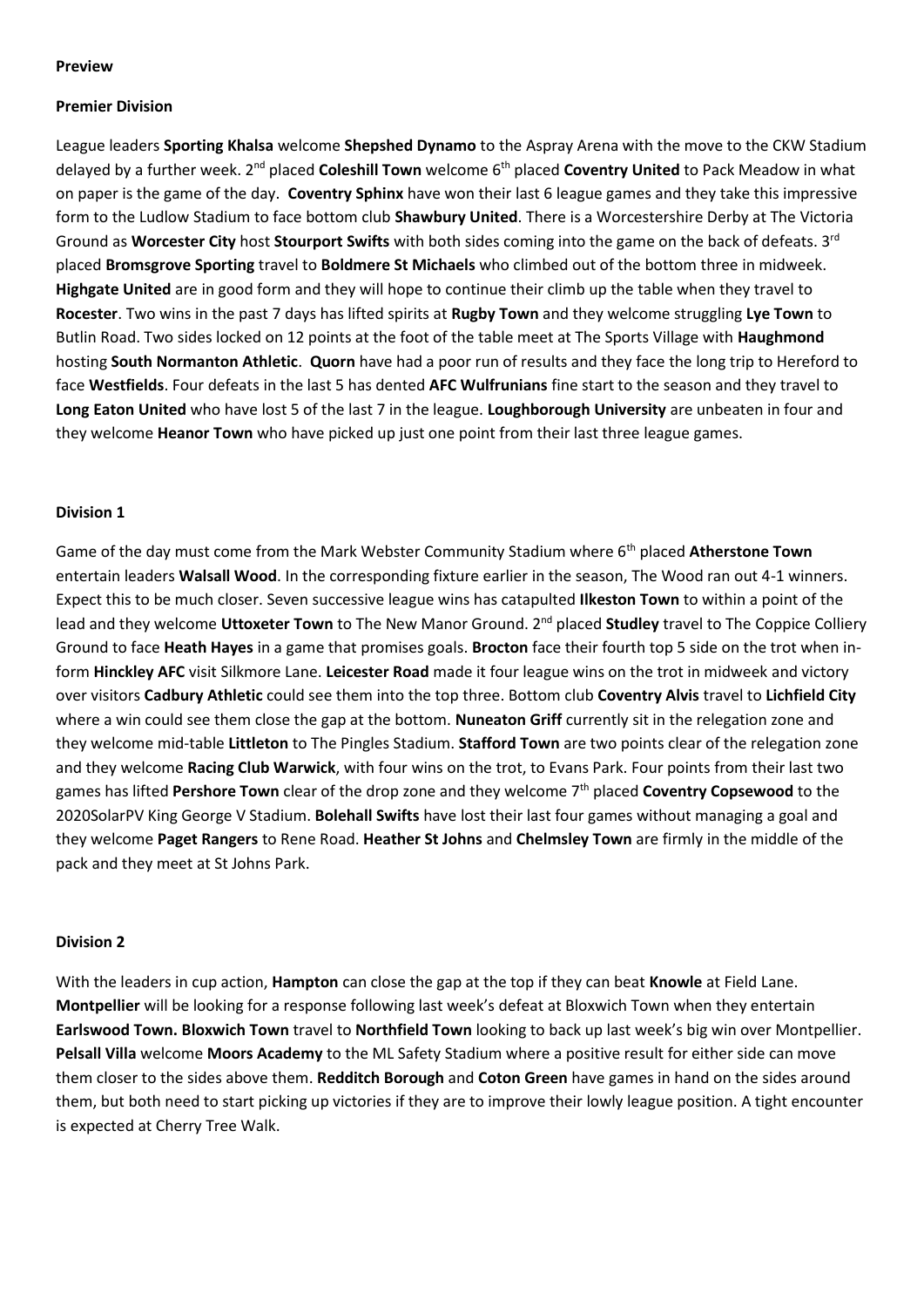Leaders **GNP Sports** take their 100% league record to **Boldmere Sports & Social Falcons**. When they met a few weeks ago in the Challenge Vase, GNP made progress via a penalty shoot-out. **FC Stratford** are back in league action with a trip to **CT Shush**. Stratford will be hoping to maintain their 100% record to keep up the pressure on the leaders. 2nd meets 3rd as **Bartestree** welcome **Alcester Town** to Hereford. Alcester started the season slowly, but 5 successive league victories has seen them rocket up the table. Bartestree have made a solid start to life in the MFL and this should be an open game with plenty of goals. 2nd bottom **Leamington Hibernian** are on a poor run of results and they welcome in-form **AFC Solihull** to Cubbington. **Enville Athletic** picked an important win last weekend and they welcome **Birmingham Tigers** to Hall Drive with both sides on the same number of points. **Continental Star** suffered a heavy defeat at **Inkberrow** last week and they will hope for a reaction when they entertain **Shipston Excelsior**, who have picked up just one point from their last three games.

#### **President's Cup**

Two of Division 2's big hitters go head to head at The Glades with a home semi-final the prize for the victors. **Smithswood Firs** have bounced back well from a home defeat at the hands of Hampton while visitors **NKF Burbage** have opened up a 6-point lead at the top of the table. When the two sides met on the opening day of the season, Burbage ran out 2-1 winners. This one promises to be a classic

#### **Challenge Vase**

**Coventrians** welcome **Central Ajax** to Holbrooks Park with the prize for the winners, a trip to either Alcester Town or FC Stratford in the semi-final. The two sides drew 1-1 at Ajax Park a couple of weeks ago and this one should also be a close encounter.

#### **Other Fixtures**

| <b>WORCESTERSHIRE JUNIOR CUP ROUND 2</b>      |   |                     |      |  |  |
|-----------------------------------------------|---|---------------------|------|--|--|
| Droitwich Spa                                 | v | Evesham United u21  | 3.00 |  |  |
| <b>Fairfield Villa</b>                        | ۷ | Malvern Town u21    | 2.00 |  |  |
| Feckenham                                     | v | Inkberrow           | 2.00 |  |  |
| <b>COVENTRY EVENING TELEGRAPH CUP ROUND 3</b> |   |                     |      |  |  |
| A E I Rugby                                   | v | Coventry United u21 | 2.00 |  |  |
|                                               |   |                     |      |  |  |